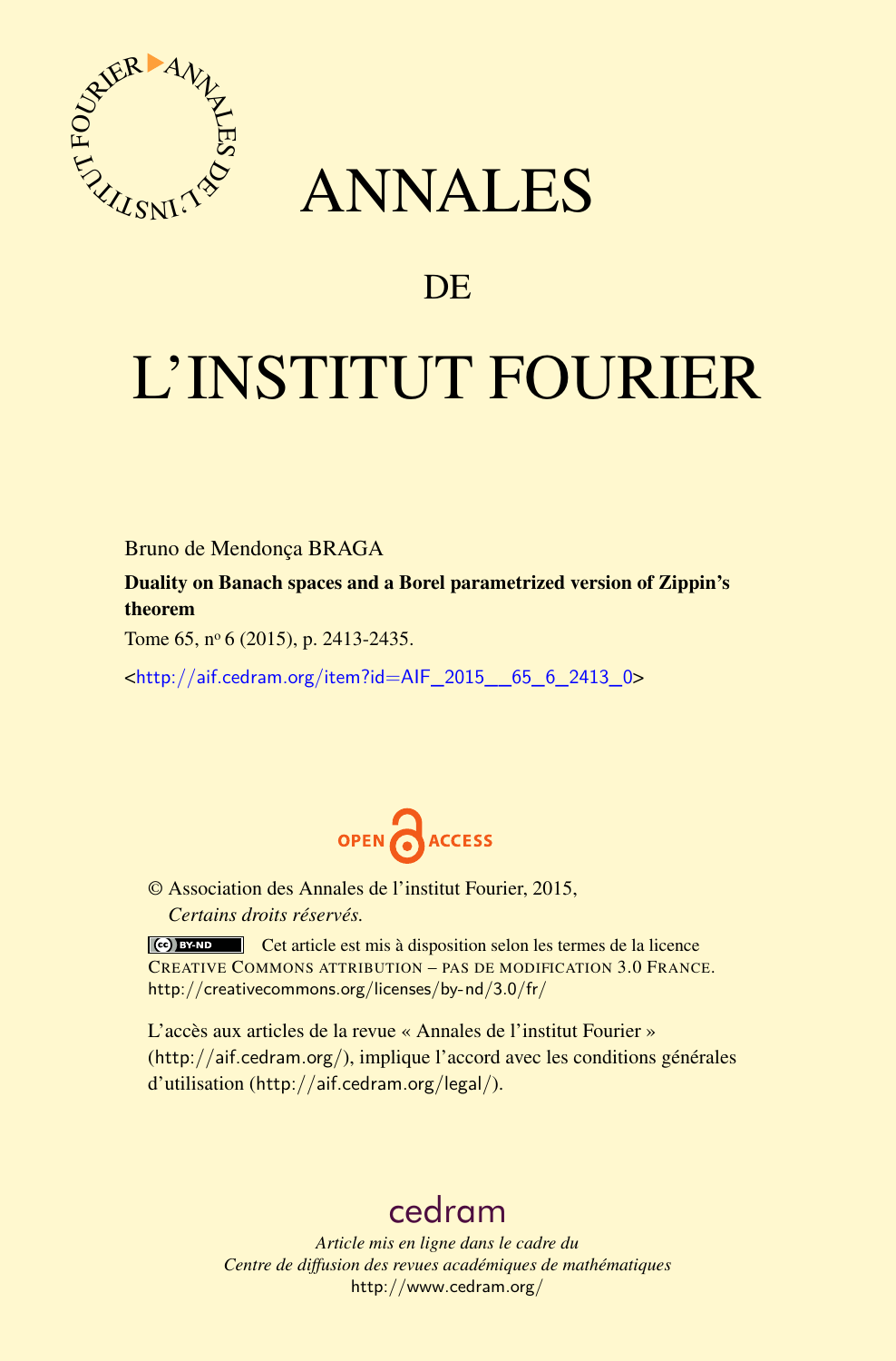#### DUALITY ON BANACH SPACES AND A BOREL PARAMETRIZED VERSION OF ZIPPIN'S THEOREM

#### **by Bruno de Mendonça BRAGA (\*)**

Abstract. — Let SB be the standard coding for separable Banach spaces as subspaces of  $C(\Delta)$ . In these notes, we show that if  $\mathbb{B} \subset \text{SB}$  is a Borel subset of spaces with separable dual, then the assignment  $X \mapsto X^*$  can be realized by a Borel function  $\mathbb{B} \to \text{SB}$ . Moreover, this assignment can be done in such a way that the functional evaluation is still well defined (Theorem 1). Also, we prove a Borel parametrized version of Zippin's theorem, i.e., we prove that there exists  $Z \in SB$ and a Borel function that assigns for each  $X \in \mathbb{B}$  an isomorphic copy of X inside of *Z* (Theorem 5).

Résumé. — Soit SB le codage standard des espaces de Banach séparables comme sous-espaces de  $C(\Delta)$ . Dans ce papier, on montre que si  $\mathbb{B} \subset \text{SB}$  est un sous-ensemble borélien d'espaces à dual séparable, alors l'application  $X \mapsto X^*$  peut être réalisée par une fonction borélienne de B à SB. En outre, cette application peut être construite de manière que l'évaluation fonctionnelle est toujours bien définie (Théorème 1). Par ailleurs, on démontre une version borélienne du théorème de Zippin. Plus précisément, on démontre qu'il existe *Z* ∈ SB et une fonction borélienne qui à chaque *X* associe une copie isomorphe à *X* à l'intérieur de *Z* (Théorème 5).

#### **1. Introduction.**

These notes mainly deal with two problems, namely, (i) how to obtain the assignment  $X \mapsto X^*$  in a Borel fashion, and (ii) how to obtain a Borel parametrized version of M. Zippin's theorem. More precisely, for the duality problem, the dual of each  $X \in SD = \{X \in SB \mid X^*$  is separable} has an isometric copy in SB. In these notes, we show that the assignment  $X \mapsto X^*$ can be obtained by a Borel function.

Keywords: Banach spaces, duality, descriptive set theory, Zippin's theorem.

Math. classification: 46B10.

<sup>(\*)</sup> The author would like to thank his adviser C. Rosendal for all the help and attention he gave to this paper.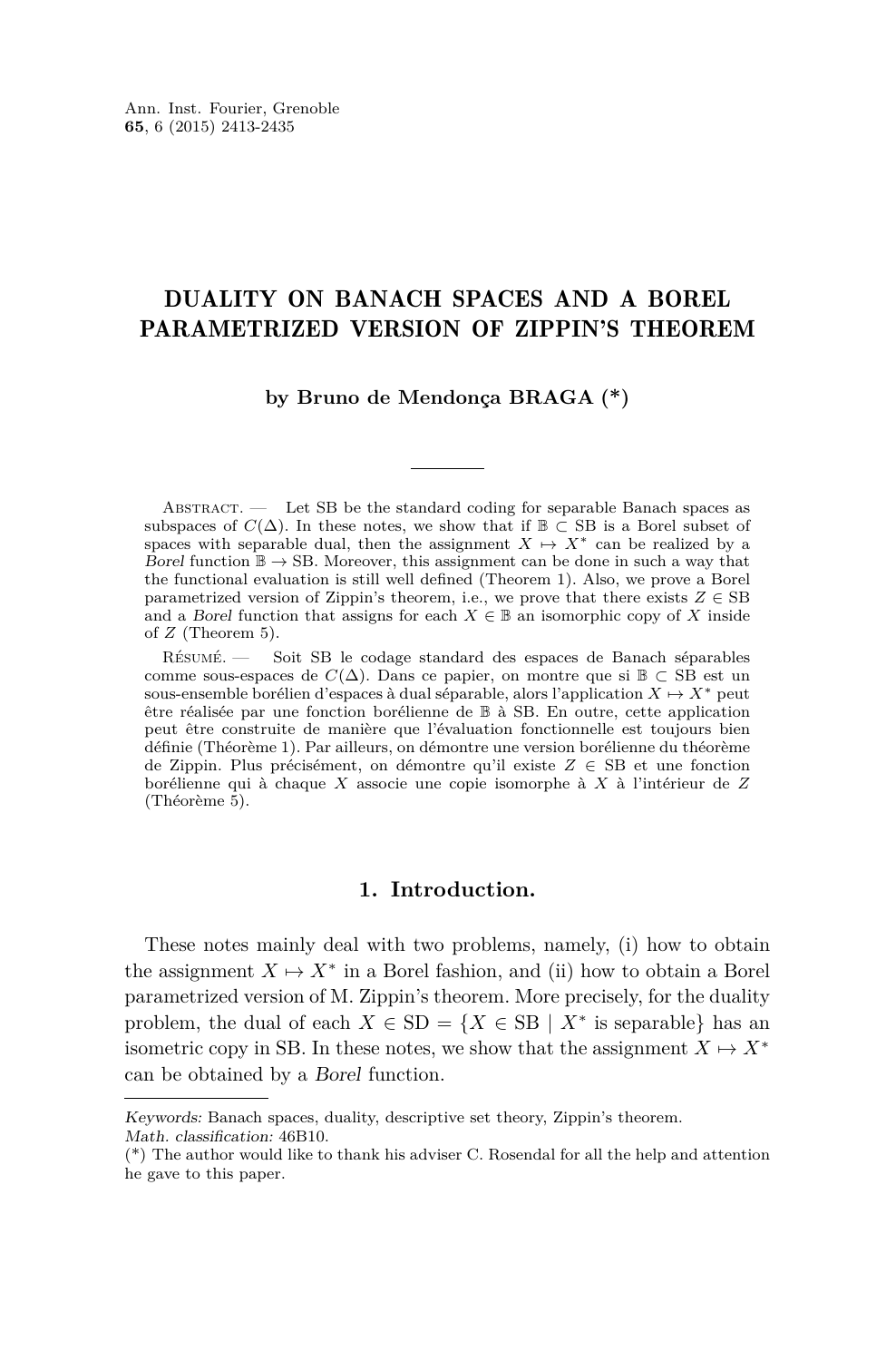<span id="page-2-0"></span>Recall that  $SD = \{X \in SB \mid X^* \text{ is separable}\}\$ is complete coanalytic (hence non Borel). Indeed, there is a Borel map  $\Theta : \mathcal{K}([0,1]) \to \text{SB}$  such that  $\Theta(K) \cong C(K)$ , for all  $K \in \mathcal{K}([0,1])$ , where  $X \cong Y$  means that X is isomorphic to *Y* (see [\[8\]](#page-23-0), Theorem 33.24). Therefore, as  $C(K)$  is an  $\ell_1$ predual if  $K$  is countable, and  $C(K)$  is universal for the class of separable Banach spaces if *K* is uncountable, this gives us a Borel reduction of  ${K \in \mathbb{R}^N}$  $\mathcal{K}([0,1]) \mid K$  is countable to SD. As  $\{K \in \mathcal{K}([0,1]) \mid K \text{ is countable}\}\$ is complete coanalytic (see [\[8\]](#page-23-0), Theorem 27.5), SD is  $\Pi_1^1$ -hard, i.e., every coanalytic set Borel reduces to SD. For a proof that SD is coanalytic and a detailed proof of the arguments above see [\[8\]](#page-23-0), Theorem 33*.*24.

As SD is non Borel, we have to restrict ourselves to Borel subsets of SD in order to define a Borel function. For a Borel  $\mathbb{B} \subset \text{SD}$ , we show that there exists a Borel map  $X \in \mathbb{B} \mapsto X^{\bullet} \in \text{SB}$  such that, for all  $X \in \mathbb{B}$ , we have  $X^* \equiv X^{\bullet}$ , where  $X \equiv Y$  means *X* is isometric to *Y*. Moreover, we show that there exists a Borel map

$$
(X, x, g) \in \mathbb{A} \mapsto \langle g, x \rangle_X \in \mathbb{R},
$$

where  $A = \{(X, x, g) \in \mathbb{B} \times C(\Delta) \times C(\Delta) \mid x \in X, g \in X^{\bullet}\}\)$ , that works as the functional evaluation. Precisely, we prove:

THEOREM 1.1. — Let  $\mathbb{B} \subset SD$  be Borel. There exists a Borel map  $\mathbb{B} \to$ SB,  $X \mapsto X^{\bullet}$ , such that  $X^{\bullet} \equiv X^*$ , for all  $X \in \mathbb{B}$ . Moreover, let

$$
\mathbb{A} = \{ (X, x, g) \in \mathbb{B} \times C(\Delta) \times C(\Delta) \mid x \in X, g \in X^{\bullet} \}.
$$

Then there exists a Borel map  $\langle \cdot, \cdot \rangle_{(\cdot)} : \mathbb{A} \to \mathbb{R}$  such that, for each  $X \in \mathbb{B}$ ,

- (i)  $\langle \cdot, \cdot \rangle_X$  is bilinear and norm continuous, and
- (ii)  $g \in X^{\bullet} \mapsto \langle g, \cdot \rangle_X \in X^*$  is a surjective linear isometry.

This result is related and can be seen as an extension of the following theorem due P. Dodos (see [\[6\]](#page-23-0)).

THEOREM 1.2 (Dodos, 2010). — Say  $SD = \{X \in SB \mid X^* \text{ is separable}\},\$ and let  $A \subset SD$  be analytic. Let  $A^* = \{X \in SB \mid \exists Y \in A, Y^* \cong X\}$ . Then  $\mathbb{A}^*$  is analytic.

As SD is coanalytic, if  $A \subseteq SD$  is analytic, Lusin's separation theorem says that there exists a Borel set  $\mathbb{B} \subset SD$  with  $\mathbb{A} \subset \mathbb{B}$ . Apply Theorem 1.1 to this  $\mathbb{B}$ , and notice that  $\mathbb{A}^* = \{ X \in \text{SB} \mid \exists Y \in \mathbb{A}, Y^{\bullet} \cong X \}.$  Therefore, as the isomorphism relation  $\cong \subset$  SB × SB is analytic, Theorem 1.2 can be obtained from Theorem 1.1.

In order to prove Theorem 1.1, we proceed as follows. Fix a Borel  $\mathbb{B} \subset$ SD. First, for  $X \in \mathbb{B}$ , we code the unit ball of the dual of X by a subset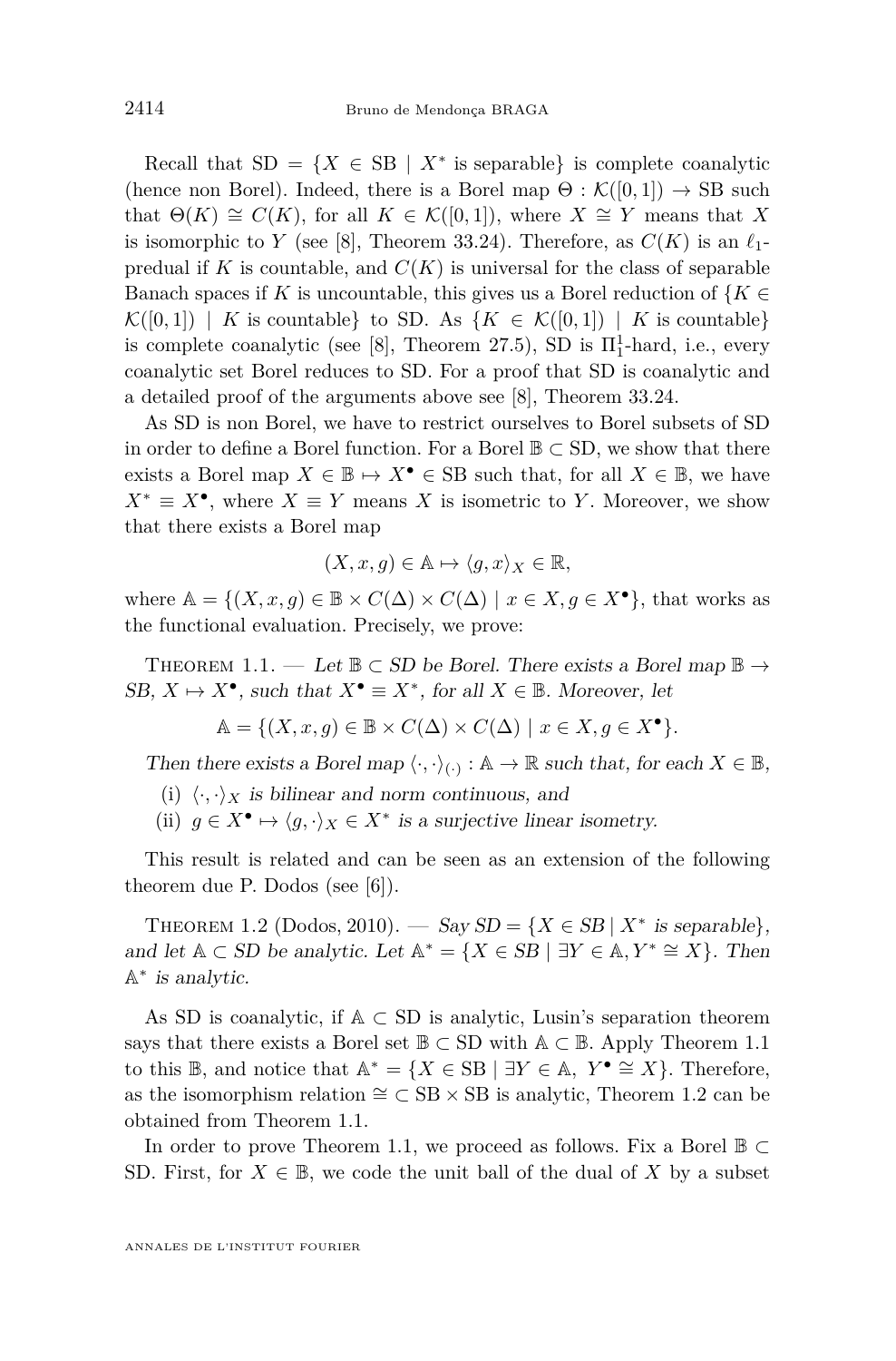<span id="page-3-0"></span>of  $B_{\ell_{\infty}}$  (see Lemma [3.2\)](#page-8-0). We refer to this coding as Dodos' coding (the reader can read more about it in  $[6]$ . Using the main technical result of  $[6]$ (for a precise statement, see Lemma [3.4](#page-9-0) below), we code the unit ball of the bidual of *X* as a subset of  $B_{\ell_{\infty}}$ , for all  $X \in \mathbb{B}$  (see Lemma [3.5\)](#page-10-0). Those codings will allow us to talk about elements of the abstract spaces *X*<sup>∗</sup> and  $X^{**}$  as elements of their concrete codings in  $B_{\ell_{\infty}}$ . This will allow us to talk about Borel functions coding the functional operations given by elements of *X*<sup>∗</sup> , and *X*∗∗. At last, we will use those codings and Lemma [3.7](#page-11-0) in order to bring the codings of *X*<sup>∗</sup> inside of SB. Those three steps will give us Theorem [1.1.](#page-2-0)

Also, while proving Theorem 1, we obtain a coding for the functional evaluation on the entire SB. It is clearly not possible to obtain an assignment  $X \in SB \mapsto X^{\bullet} \in SB$  as before. Indeed, SB contains many spaces whose duals are non separable Banach spaces, hence if we demand  $X^* \equiv X^{\bullet}$ , we cannot have  $X^{\bullet} \in$  SB. We are however capable of coding the functional evaluation on the entire SB.

THEOREM 1.3. — There exists a Borel map  $\Theta : SB \to \mathcal{K}(B_{\ell_{\infty}})$  such that, for each  $X \in SB$ ,  $B_{X^*} \equiv \Theta(X)$ , where the isometry between  $B_{X^*}$  and  $\Theta(X)$  is the restriction of a linear isometry between  $X^*$  and  $\overline{\text{span}}\{\Theta(X)\}\$ . Moreover, setting

$$
\mathbb{A} = \{ (X, x, x^*) \in SB \times C(\Delta) \times B_{\ell_{\infty}} \mid x \in X, x^* \in \Theta(X) \},
$$

there exists a Borel map  $\langle \cdot, \cdot \rangle_{(\cdot)} : \mathbb{A} \to \mathbb{R}$  such that, for each  $X \in \mathbb{B}$ ,

- (i)  $\langle \cdot, \cdot \rangle_X$  is norm continuous, and
- (ii)  $x^* \in \Theta(X) \mapsto \langle x^*, \cdot \rangle_X \in B_{X^*}$  is a surjective isometry.

It would be nice to get a global function such that its restriction to SD works as in Theorem [1.1.](#page-2-0)

PROBLEM 1.4. — Can we define the functions of Theorem [1.1](#page-2-0) globally? Precisely, is there a Borel assignment  $X \in SB \mapsto X^{\bullet} \in SB$  such that, once restricted to SD, the assignment has the same properties as in Theorem [1.1?](#page-2-0) What about a Borel map  $\langle \cdot, \cdot \rangle_{(\cdot)} : \mathbb{A} \to \mathbb{R}$ , where  $\mathbb{A} = \{(X, x, g) \in SB \times$  $C(\Delta) \times C(\Delta) \mid x \in X, g \in X^{\bullet}$ , such that, once restricted to  $\mathbb{A} \cap (\text{SD} \times$  $C(\Delta) \times C(\Delta)$ , it has the same properties as in Theorem [1.1?](#page-2-0)

The second half of the paper is devoted to Zippin's theorem. Zippin had shown (see [\[11\]](#page-23-0)) that any Banach space with separable dual can be isomorphically embedded into a Banach space with a shrinking basis. We show the following Borel parametrized version of it. For each  $Z \in \text{SB}$ , we let  $\text{SB}(Z) = \{X \in \text{SB} \mid X \subset Z\}.$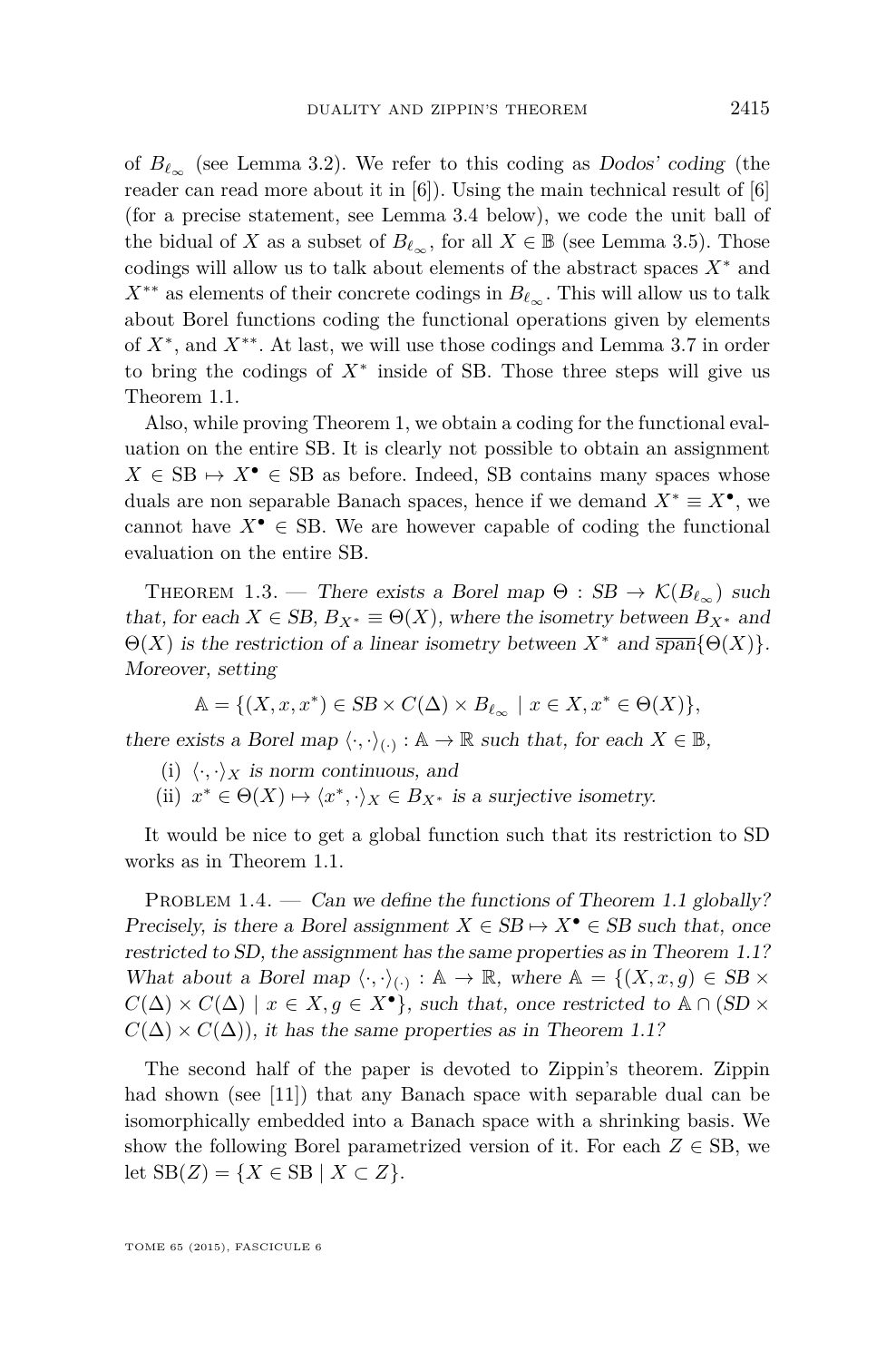<span id="page-4-0"></span>THEOREM 1.5. — Say  $\mathbb{B} \subset SD$  is Borel. There exists a  $Z \in SD$ , with a shrinking basis, and a Borel map  $\Psi : \mathbb{B} \to SB(Z)$  such that  $X \cong \Psi(X)$ , for all  $X \in \mathbb{B}$ . Moreover, setting  $\mathbb{E} = \{(X, x) \in \mathbb{B} \times C(\Delta) \mid x \in X\}$ , there exists a Borel map

 $\psi: \mathbb{E} \to Z$ 

such that, letting  $\psi_X = \psi(X, \cdot)$ , we have that  $\psi_X : X \to Z$  is a 10embedding, for all  $X \in \mathbb{B}$ .

In [\[7\]](#page-23-0), Dodos and V. Ferenczi had shown the following.

THEOREM 1.6 (Dodos and Ferenczi, 2007). — Let  $A \subset SD$  be analytic. There exists a Banach space *Z* with a shrinking basis that contains an isomorphic copy of every  $X \in \mathbb{A}$ .

Hence, Theorem 1.5 can be seen as an improvement of Dodos and Ferenczi's theorem. Indeed, if  $A \subseteq SD$  is analytic, then, as SD is coanalytic, Lusin's separation theorem gives us a Borel set  $\mathbb B$  such that  $\mathbb A \subset \mathbb B \subset \text{SD}$ . Therefore, applying Theorem 1.5 to  $\mathbb{B}$ , we obtain not only Theorem 1.6, but also that its result can be obtained by a Borel function.

The proof of Theorem 1.5, is divided into two parts. In [\[7\]](#page-23-0), Dodos and Ferenczi, had shown, using results due B. Bossard (see [\[3\]](#page-23-0)), that if  $A \subset SD$ is analytic, then there exists an analytic set  $\mathbb{A}' \subset \text{SB}$  such that (i) every  $X \in A$  embeds into some  $Y \in A'$ , and (ii) every  $Y \in A'$  has a shrinking basis. Following Bossard's work (see [\[3\]](#page-23-0), or [\[5\]](#page-23-0), chapter 5), we show that this result can be obtained by a Borel function. Precisely, we show that if  $\mathbb{B} \subset$  SD is Borel, then there exists a Borel function  $\sigma : \mathbb{B} \to C(\Delta)^{\mathbb{N}}$ which, for each  $X \in \mathbb{B}$ , selects a shrinking basis whose span contains an isomorphic copy of *X* (see Theorem [4.6](#page-19-0) for a precise statement).

Finally, we show that if we have a Borel set of normalized shrinking basic sequences  $U \subset S^{\mathbb{N}}_{C(\Delta)}$ , we can find not only a space  $Z \in \mathbb{SD}$  containing all those basis (as it is done in [\[2\]](#page-23-0)), but also an assignment

$$
(x_n) \in U \mapsto X(\cong \overline{\text{span}}\{x_n\}) \in \text{SB}(Z)
$$

which is Borel. Combining those two steps we get the Borel parametrized version of Zippin's theorem.

Our main references for these notes are Dodos' book Banach spaces and descriptive set theory: Selected topics, Dodos' paper Definability under Duality, S. Argyros and Dodos' paper Genericity and amalgamation of classes of Banach spaces, B. Bossard's paper An ordinal version of some applications of the classical interpolation theorem, and Dodos and Ferenczi's paper Some strongly bounded classes of Banach spaces. What we do in these notes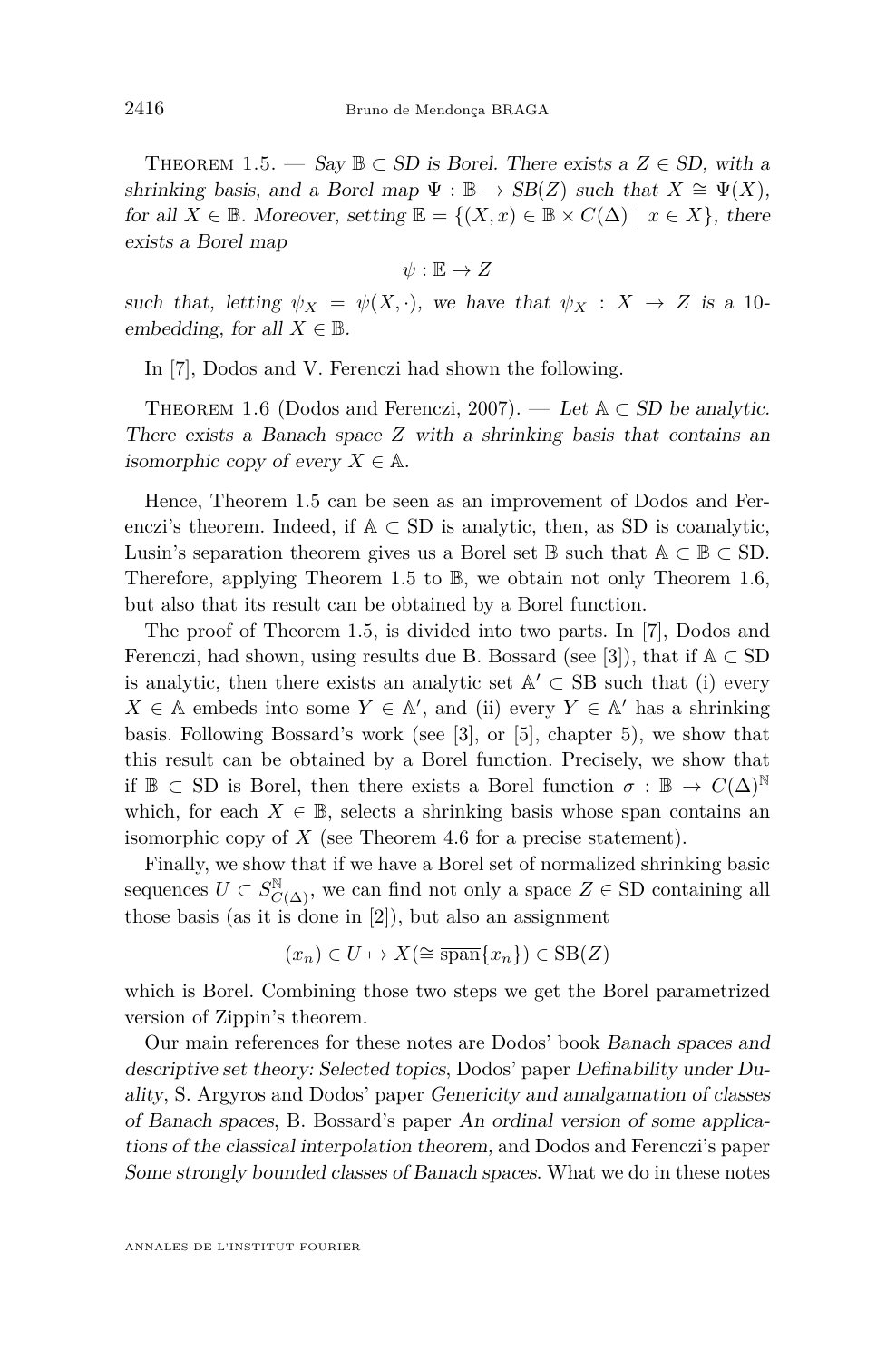is basically to show that some of the results obtained in those papers can be actually obtained uniformly by Borel functions on Borel subsets of SD.

#### **2. Notation.**

Let  $SB = \{X \subset C(\Delta) \mid X \text{ is closed and linear}\}, SB will be our coding$ for the separable Banach spaces, where  $C(\Delta)$  is the space of continuous functions on the Cantor set  $\Delta$  (i.e., 2<sup>N</sup>) endowed with the supremum norm. We endow SB with its Effros-Borel structure, i.e., the  $\sigma$ -algebra generated by

$$
\{X \in \text{SB} \mid X \cap U \neq \emptyset\},\
$$

where *U* varies among the open subsets of  $C(\Delta)$ . It is well known that SB is a standard Borel space with the Effros-Borel structure (see [\[5\]](#page-23-0), Theorem 2.2). We denote by SD the subset of SB consisting of Banach spaces with separable duals, SD is well known to be complete coanalytic (hence non Borel), as shown above. For every Banach space *X*, we denote the unit ball of  $X$  by  $B_X$ . Unless stated otherwise, we will always consider the unit ball  $B_{X^*}$  endowed with its weak<sup>\*</sup>-topology. So, for all  $X \in \text{SB}$ ,  $B_{X^*}$  is a compact metric space. We denote by  $S_X$  the unit sphere of X, where *X* is a Banach space.

Similarly as above, if X is a Polish space, we can endow  $\mathcal{F}(X)$ , the set of non empty closed subsets of *X*, with the Effros-Borel structure. Kuratowski and Ryll-Nardzewski's selection theorem gives us that, for any Polish space *X*, there exists a sequence of Borel functions  $d_n : \mathcal{F}(X) \to X$ such that, for all  $F \in \mathcal{F}(X)$ , the sequence  $(d_n(F))_{n \in \mathbb{N}}$  is dense in  $F$  (see [\[8\]](#page-23-0), Theorem 12.13). In these notes, we denote by  $d_n : \mathcal{F}(C[0,1]) \to C(\Delta)$  the sequence above, where  $X = C[0, 1]$ . Moreover, by taking rational linear combinations, we assume  $(d_n)_{n\in\mathbb{N}}$  is closed under rational linear combinations. As  $X \in \text{SB} \mapsto B_X \in \mathcal{F}(C(\Delta))$  is a Borel map, the maps  $X \mapsto d_n(B_X)$ are also Borel, and  $(d_n(B_X))_{n \in \mathbb{N}}$  is dense in  $B_X$ , for all  $X \in \text{SB}$ .

Elements of  $B_{X^*}$  will usually be denoted by f, while elements of  $B_{\ell_{\infty}}$  will usually be denoted by  $x^*$  or  $x^{**}$  (depending whether this element is coding a functional from  $B_{X^*}$  or  $B_{X^{**}}$ ). The reader should always have in mind that  $x^* \in B_{\ell_\infty}$  actually denotes a bounded sequence  $x^* = (x_n^*)_{n \in \mathbb{N}} \in B_{\ell_\infty}$ .

In order to simplify notation, many times we omit the index of sequences, writing  $(x_n)$  instead of  $(x_n)_{n\in\mathbb{N}}$ . We do the same for sums, i.e., we write  $\sum_{n} x_n$  instead of  $\sum_{n \in \mathbb{N}} x_n$  or  $\sum_{n=1}^k x_n$ . We hope this will not cause any confusion to the reader.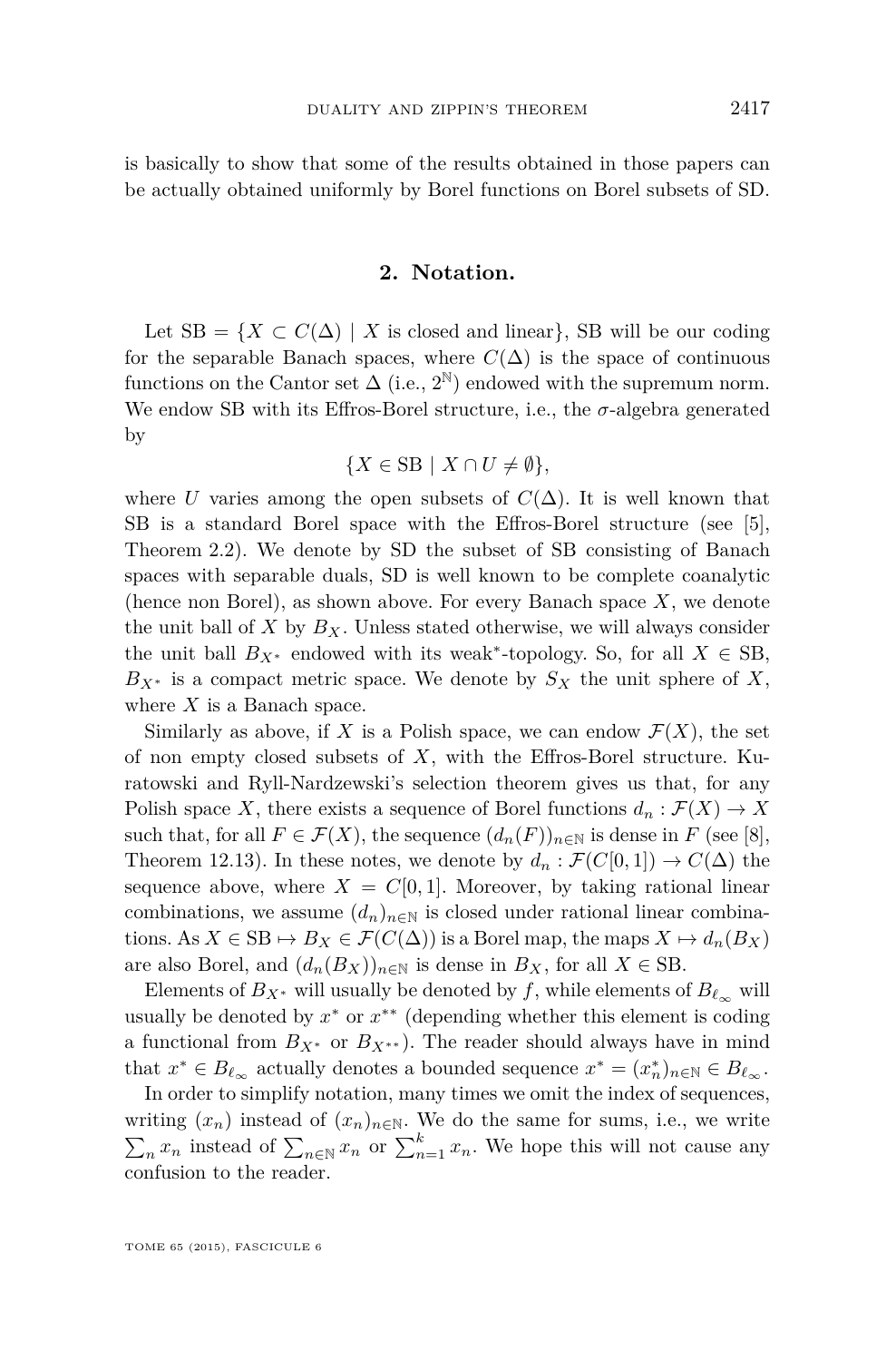When dealing with functionals, say  $f \in X^*$  and  $x \in X$ , we use both " $f(x)$ " and " $\langle f, x \rangle$ " to denote the value of the functional f evaluated at *x*. Also, as we will be dealing with many spaces and norms, in order to have a cleaner notation, we will usually simply write  $||x||$  instead of  $||x||_X$  to denote the norm of  $x$  in  $X$ , where  $x \in X$ . The spaces in which the elements whose norms are being computed lie in should always be clear, and if there is room for any ambiguity we will specify the norm we are working with.

Say *X* and *Y* are Banach spaces. We write  $X \equiv Y$  to denote that *X* is linearly isometric to *Y*, and we write  $X \cong Y$  to denote that *X* is (linearly) isomorphic to *Y*. Also, if *X* and *Y* are metric spaces, we write  $X \equiv Y$  to denote that *X* and *Y* are isometric as metric spaces. If  $(x_n)$  and  $(y_n)$  are two basic sequences, we write  $(x_n) \sim (y_n)$  to denote that  $(x_n)$  is equivalent to  $(y_n)$ , i.e.,  $x_n \mapsto y_n$  defines an isomorphism between  $\overline{\text{span}}\{x_n\}$  and  $\overline{\text{span}}\{y_n\}.$ 

Let X be a metric space. We denote by  $\mathcal{K}(X)$  the hyperspace of X, i.e., the space of all compact subsets of *X* endowed with the Vietoris topology (which in metric spaces is equivalent to the topology generated by the Hausdorff metric), the reader can find more about the hyperspace  $\mathcal{K}(X)$ in [\[8\]](#page-23-0), Section 4*.F*.

In order to simplify notation when working with many quantifiers in the same sentence, we will assume " $n, m \in \mathbb{N}$ " and " $\delta, \varepsilon \in \mathbb{Q}^+$ ". For example, we only write " $\exists \delta$ " instead of " $\exists \delta \in \mathbb{Q}^+$ ". Similarly, " $\exists a_1, ..., a_n$ " should be interpreted as " $\exists a_1, ..., a_n \in \mathbb{Q}$ ". The set in which we are quantifying over should always be clear.

Denote by  $[N]^{< N}$  the set of all increasing finite tuples of natural numbers, and  $[N]^{\mathbb{N}}$  the set of all increasing sequence of natural numbers. As  $[N]^{\mathbb{N}} \subset N^{\mathbb{N}}$ is Borel, we have that  $[N]^{\mathbb{N}}$  is a standard Borel space. Also, if *A* is any set, let  $A^{\leq \mathbb{N}}$  denote the set of finite subsets of *A*. Given  $s = (s_0, ..., s_{n-1})$ , *t* =  $(t_0, ..., t_{m-1})$  ∈  $A^{\leq N}$  we say that the length of *s* is  $|s| = n$ ,  $s_{|i}$  $(s_0, ..., s_{i-1})$ , for all *i* ∈ {1, ..., *n*}, and  $s_{|0} = \{\emptyset\}$ . We say that  $s ≤ t$  iff  $n \leq m$  and  $s_i = t_i$ , for all  $i \in \{0, ..., n-1\}$ , i.e., if *t* is an extension of *s*. We define  $s \prec t$  analogously.

A subset *T* of  $A^{\leq \mathbb{N}}$  is called a tree (on A) if  $t \in T$  implies  $t_{\vert i} \in T$ , for all  $i \in \{0, ..., |t|\}$ . A tree *T* is called pruned if for all  $s \in T$  there exists  $t \in T$ such that  $s \prec t$ . We denote by [*T*] the set  $\{\sigma \in \mathbb{N}^{\mathbb{N}} \mid \forall n \; \sigma_{|n} \in T\}$ . A subset *I* of a tree *T* is called a segment if *I* is completely ordered and if  $s, t \in I$ with  $s \preceq t$ , then  $l \in I$ , for all  $l \in T$  such that  $s \preceq l \preceq t$ . Two segments *I*<sub>1</sub>*, I*<sub>2</sub> are called completely incomparable if neither  $s \preceq t$  nor  $t \preceq s$  hold, for all  $s \in I_1$  and  $t \in I_2$ .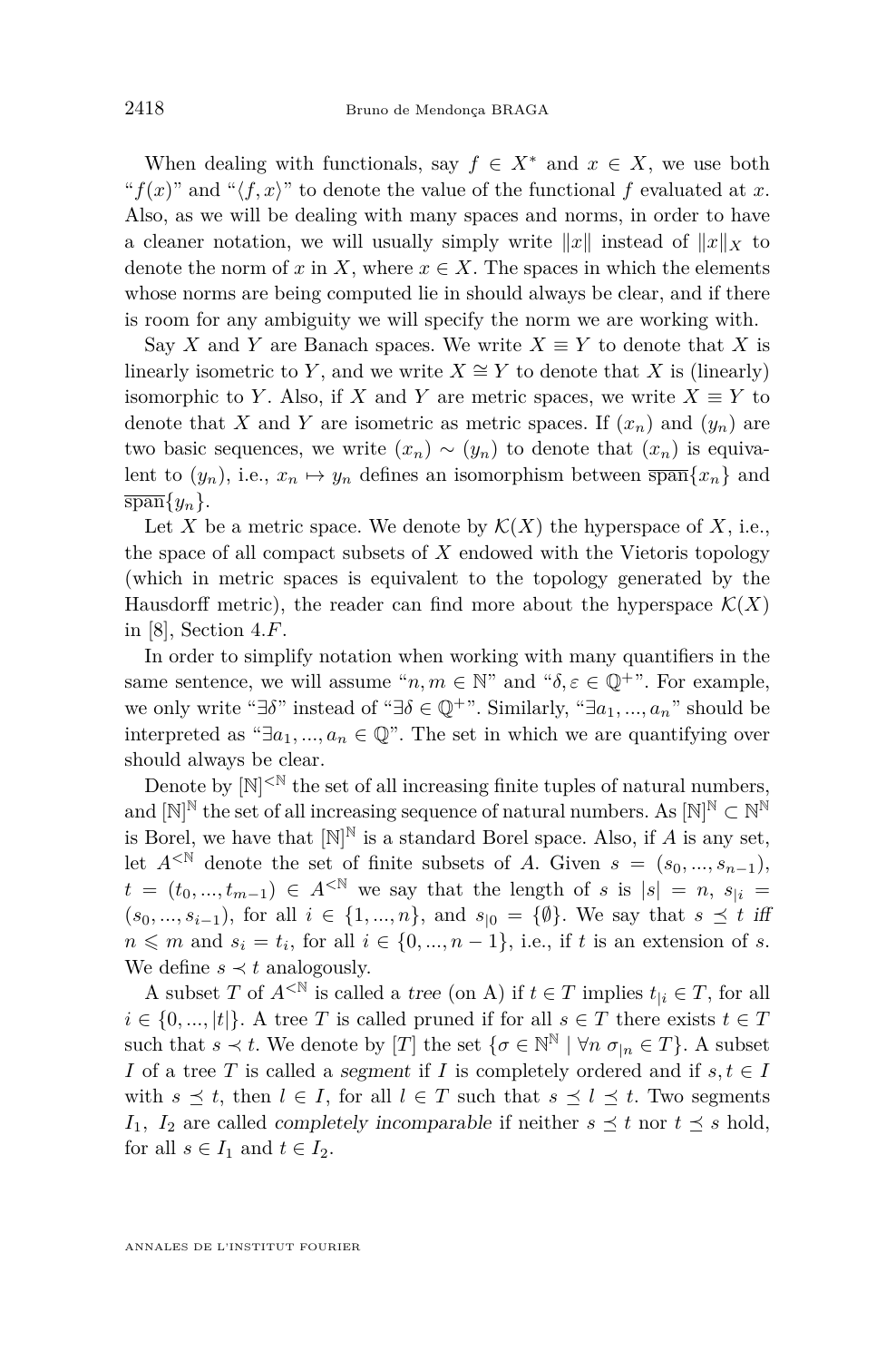<span id="page-7-0"></span>A B-tree on a subset *A* is a subset  $S \subset A^{\langle \mathbb{N} \setminus \{ \emptyset \} \rangle}$  such that  $S = T \setminus \{ \emptyset \}$ , for some tree *T* on *A*. In other words, a B-tree is a tree without its root. All the definitions in the previous paragraph extend to B-trees.

Let  $X \in SB$ , A be a countable set, T be a pruned B-tree on A, and  $(x_t)_{t \in T}$  be a normalized sequence of elements of X indexed by T. We say that  $(X, A, T, (x_t)_{t \in T})$  is a Schauder tree basis if

- (i)  $X = \overline{\text{span}}\{x_t \mid t \in T\}$ , and
- (ii) for every  $\sigma \in [T]$ , the sequence  $(x_{\sigma|n})_{n \in \mathbb{N}}$  is a bi-monotone basic sequence.

Let  $(X, A, T, (x_t)_{t \in T})$  be a Schauder tree basis. We define the  $\ell_2$ -Baire sum of  $(X, A, T, (x_t)_{t \in T})$  as the completion of  $c_{00}(T)$  endowed with the norm

$$
||z|| = \sup \Big\{ \Big( \sum_{n=1}^{k} || \sum_{s \in I_n} z_s x_s ||_X^2 \Big)^{\frac{1}{2}} \Big| I_1, ..., I_k \text{ completely}
$$
  
incomparable segments of  $T \Big\},\$ 

for all  $z = (z_s)_{s \in T} \in c_{00}(T)$ . By abuse of notation, we still denote by  $x_t$  the elements of the  $\ell_2$ -Baire sum corresponding to the original  $x_t \in X$  (see [\[5\]](#page-23-0), chapter 3, for details on Schauder tree basis and  $\ell_2$ -Baire sums).

Let  $\varphi : T \to \mathbb{N}$  be a bijection such that, for all  $s \preceq t \in T$ , we have  $\varphi(s) \leqslant \varphi(t)$ .

THEOREM 2.1 (see [\[5\]](#page-23-0), Corollary 3.29). — Let  $(X, A, T, (x_t)_{t \in T})$  be a Schauder tree basis. Assume that for all  $\sigma \in [T]$  the basic sequence  $(x_{\sigma|n})_{n \in \mathbb{N}}$ is shrinking. Then  $(x_{\varphi^{-1}(n)})_n$  is a shrinking basis for the  $\ell_2$ -Baire sum of  $(X, A, T, (x_t)_{t \in T}).$ 

#### **3. Duality on Banach spaces.**

Our goal in this section is to prove Theorem [1.1,](#page-2-0) i.e., we will show how to obtain the assignment  $X \mapsto X^*$  in a Borel fashion. Precisely, given a Borel subset of  $SD = \{X \in SB \mid X^* \text{ is separable}\}, \text{ say } \mathbb{B} \subset SD, \text{ we will}$ define a Borel function  $X \in \mathbb{B} \mapsto X^{\bullet} \in \text{SB}$  such that  $X^{\bullet}$  is isometric to  $X^*$ , for all  $X \in \mathbb{B}$ . Moreover, we will keep track of the isometries between *X*• and *X*<sup>∗</sup> in such a way that it will be possible to actually interpret the elements of  $X^{\bullet}$  as elements of  $X^*$ , i.e., we will be capable of computing  $\langle g, x \rangle_X$  in a Borel manner, for all  $X \in \mathbb{B}$ , all  $x \in X$ , and all  $g \in X^{\bullet}$ .

In order to prove Theorem [1.1,](#page-2-0) our main tools will be Dodos' coding for the unit ball  $B_{X^*}$ , Lemma [3.4,](#page-9-0) and Lemma [3.7,](#page-11-0) which will allow us to bring families of separable Banach spaces into our coding SB.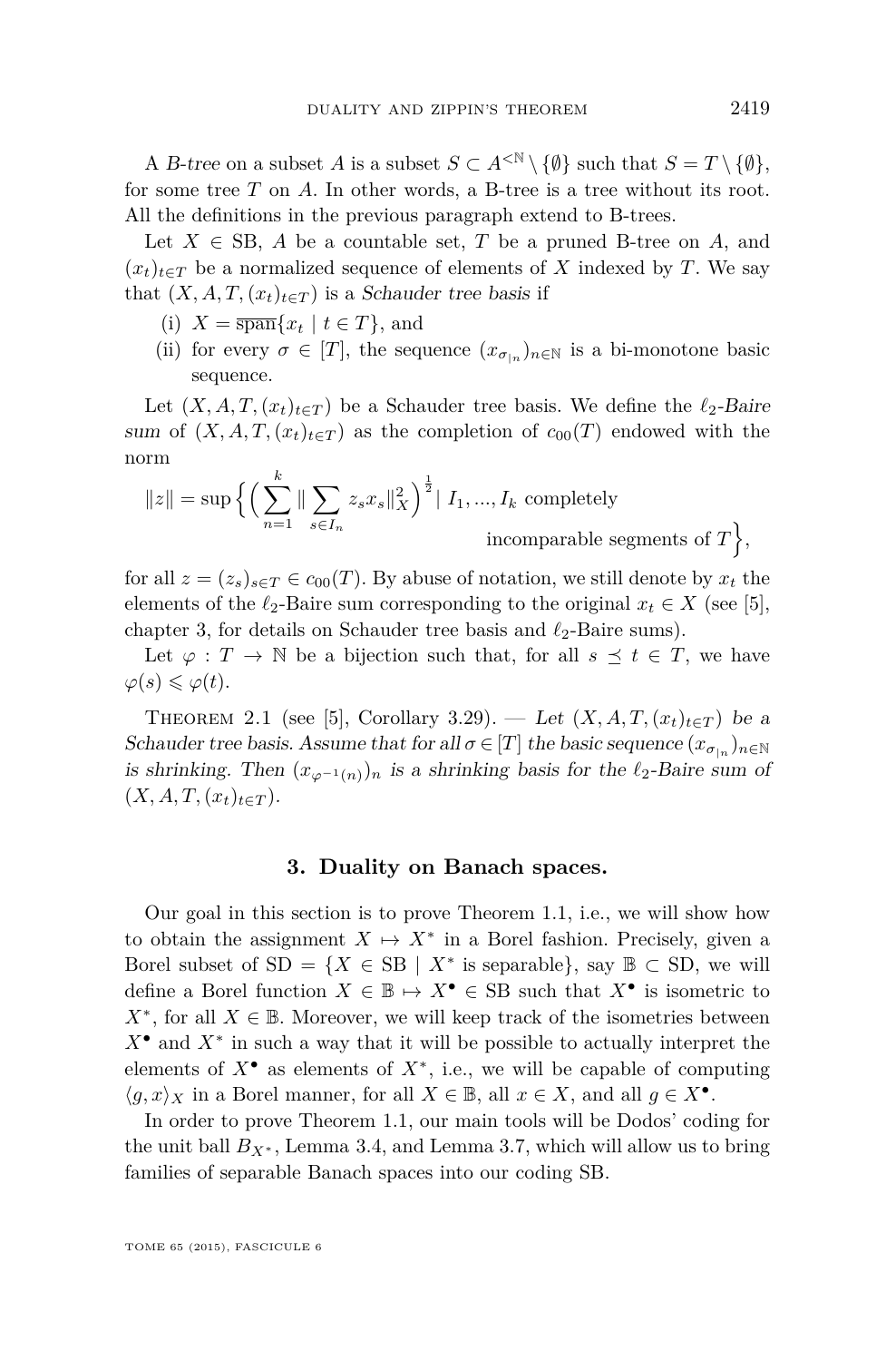<span id="page-8-0"></span>We start by describing Dodos coding of  $B_{X^*}$  as a subset of  $B_{\ell_{\infty}}$ . Given  $X \in$  SB, we code  $B_{X^*}$  by letting

$$
K_{X^*} = \left\{ x^* \in B_{\ell_\infty} \mid \exists f \in B_{X^*} \forall n \ x_n^* = \frac{f(d_n(X))}{\|d_n(X)\|} \right\} \subset B_{\ell_\infty},
$$

where if  $d_n(X) = 0$ , we let  $x_n^* = 0$  above. It is not hard to see ([\[6\]](#page-23-0), Section 3) that the set  $\mathbb{D} \subset \text{SB} \times B_{\ell_{\infty}}$  defined by

 $(X, x^*) \in \mathbb{D} \Leftrightarrow x^* \in K_{X^*}$ 

is Borel. Also, for a given  $X \in \text{SB}$ , the natural map

$$
f \in B_{X^*} \mapsto \left(\frac{f(d_n(X))}{\|d_n(X)\|}\right)_n \in K_{X^*}
$$

is a surjective isometry (see  $[6]$ , Section 3). Moreover, the isometry is "linear", i.e., if  $f, g \in B_{X^*}$  and  $\alpha f + \beta g \in B_{X^*}$ , then

$$
\alpha f + \beta g \mapsto \alpha \Big( \frac{f(d_n(X))}{\|d_n(X)\|} \Big)_n + \beta \Big( \frac{g(d_n(X))}{\|d_n(X)\|} \Big)_n.
$$

This isometry between the compact metric spaces  $K_{X^*}$  and  $B_{X^*}$  is actually the restriction of an isometry between the Banach spaces span ${K_X*}$  and *X*<sup>∗</sup> . This observation will be used in the proof of Theorem [1.1.](#page-2-0)

We will need the following result (see [\[8\]](#page-23-0), Theorem 28*.*8).

THEOREM  $3.1.$  — Let  $\mathbb B$  be a standard Borel space, *Y* be a Polish space, and  $\mathbb{D} \subset X \times Y$  be a Borel set, all of whose sections  $\mathbb{D}_x = \{y \in Y \mid (x, y) \in Y\}$  $\mathbb{D}\}$  are compact. Then the map  $x \mapsto \mathbb{D}_x$  is Borel as a map  $\mathbb{B} \to \mathcal{K}(Y)$ .

The lemma below is a simple application of the theorem above and it summarizes what we need regarding the Dodos' coding described above.

LEMMA  $3.2.$  — The map

$$
X \in SB \mapsto K_{X^*} \in \mathcal{K}(B_{\ell_\infty})
$$

is Borel. Moreover, for all  $X \in SB$ , there exists an onto isometry  $i_X$ : *K*<sub>*X*</sub><sup>∗</sup> → *B*<sub>*X*<sup>\*</sup> such that, if *f* = *i*<sub>*X*</sub>(*x*<sup>\*</sup>), then  $x_n^* = f(d_n(X))/||d_n(X)||$ , for</sub> all  $n \in \mathbb{N}$  such that  $d_n(X) \neq 0$ , and  $x_n^* = 0$  otherwise. The isometries  $i_X$ are restrictions of linear isometries span ${K_X^*}\rightarrow X^*$ .

Remark 3.3. — The lemma above can also be obtained by Lemma [3.4,](#page-9-0) which we will state and use below. However, as Theorem 3.1 is more standard, we prefer to obtain this lemma by it.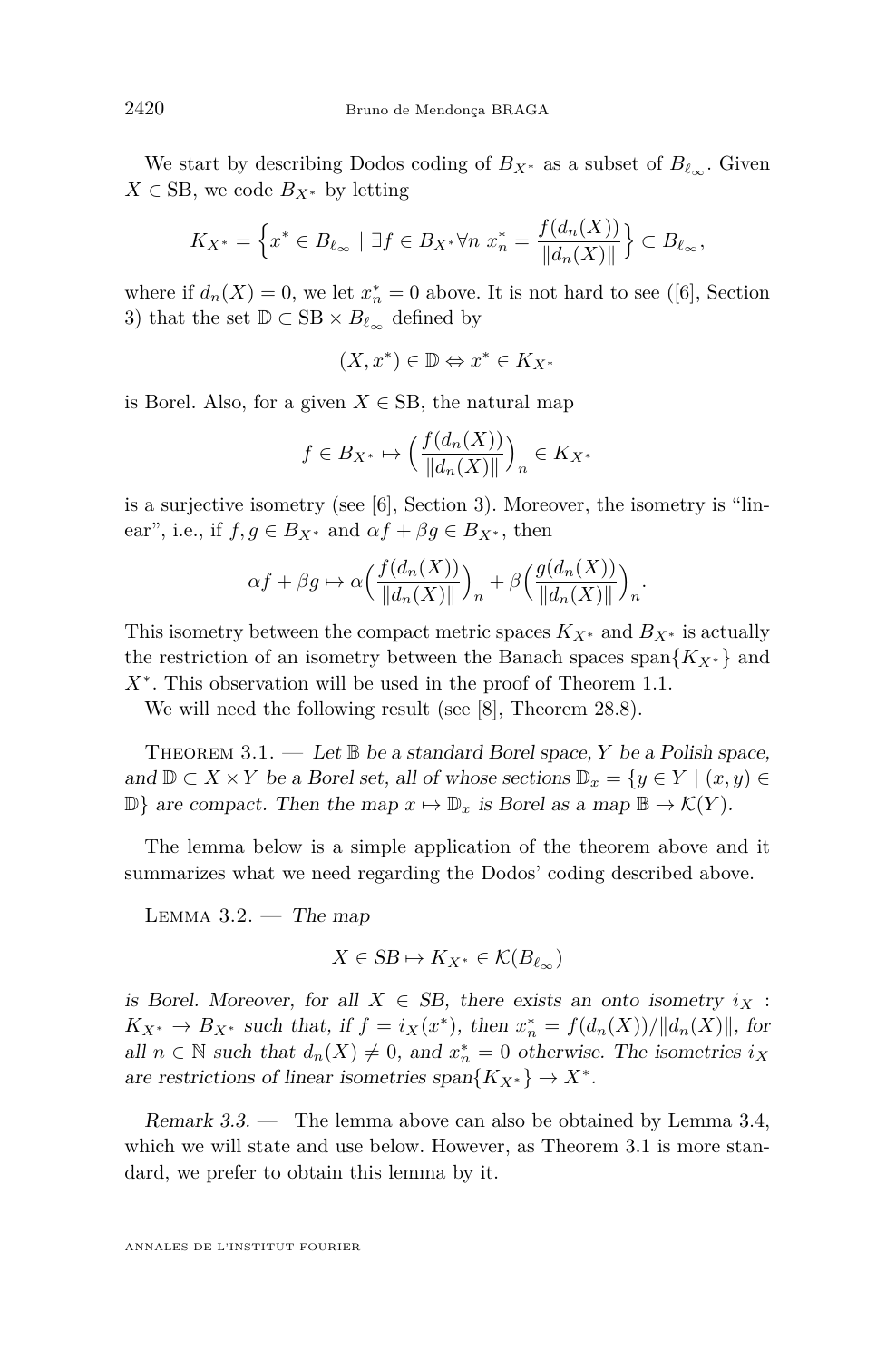<span id="page-9-0"></span>We had already defined our coding for  $X^*$ , let us now define our coding for *X*∗∗. For this, we will need the following result of Dodos (see [\[6\]](#page-23-0), Section 1). First we need to introduce some notation. Let  $A \subset \mathbb{B} \subset B_{\ell_{\infty}}$ , we say that  $A$  is norm dense in  $B$  if  $A$  is dense in  $B$  with respect to the norm topology of  $B_{\ell_{\infty}}$ . Similarly, we say  $A \subset B_{\ell_{\infty}}$  is norm separable if it is separable with respect to the norm topology of  $B_{\ell_{\infty}}$ .

LEMMA 3.4 (Dodos, 2010). — Let  $\mathbb B$  be a standard Borel space, and let  $\mathbb{D} \subset \mathbb{B} \times B_{\ell_{\infty}}$  be a Borel subset. Assume that, for each  $x \in \mathbb{B}$ , we have

(i)  $\mathbb{D}_x = \{f \in B_{\ell_\infty} \mid (x, f) \in \mathbb{D}\}\$ is non-empty and compact, and (ii)  $\mathbb{D}_x$  is norm separable.

Then, there exists a sequence of Borel uniformizations of  $\mathbb{D}, g_n : \mathbb{B} \to$  $B_{\ell_{\infty}}$ , such that  $(g_n(x))_n$  is norm dense in  $\mathbb{D}_x$ , for each  $x \in \mathbb{B}$ .

Say  $\mathbb{B} \subset$  SD is Borel, and define  $\mathbb{D}$  as in Dodos' coding above. As  $\mathbb{B} \subset$  SD, we have that  $\mathbb{D}_X$  is norm separable, for all  $X \in \mathbb{B}$ . Therefore, by the lemma above, there exists a sequence of Borel functions  $g_n : \mathbb{B} \to B_{\ell_\infty}$  such that, for each  $X \in \mathbb{B}$ , the sequence  $(g_n(X))_n$  is norm dense in  $K_{X^*}$ . By taking rational linear combinations of  $(g_n)$ , we can assume that  $(g_n)$  are closed under rational linear combinations. This sequence will play the same role as the sequence of Kuratowski Ryll-Nardzewski's selectors (*dn*)*<sup>n</sup>* did in Dodos' coding for  $B_{X^*}$ .

We saw that, for each  $X \in \mathbb{B}$ ,  $X^*$  is isometric to span $\{K_{X^*}\}\$ . In order to simplify notation, set  $[K_{X^*}] = \text{span}\{K_{X^*}\}\$ . With that in mind, for each  $X \in \mathbb{B}$ , we define a coding for  $X^{**}$  as

$$
L_{X^{**}} = \left\{ x^{**} \in B_{\ell_{\infty}} \mid \exists f \in B_{[K_X*]} * \forall n \ x_n^{**} = \frac{f(g_n(X))}{\|g_n(X)\|_{\infty}} \right\} \subset B_{\ell_{\infty}},
$$

where if  $g_n(X) = 0$ , we let  $x_n^{**} = 0$  above. It is not hard to see that the set  $\mathbb{D}' \subset \text{SB} \times B_{\ell_{\infty}}$  defined by

$$
(X,x^{**})\in \mathbb{D}' \Leftrightarrow x^{**}\in L_{X^{**}}
$$

is Borel. Indeed,

$$
(X, x^{**}) \in \mathbb{D}' \Leftrightarrow \forall n, m, \ell \in \mathbb{N} \ \forall p, q \in \mathbb{Q}
$$
  
\n
$$
pg_n(X) + qg_m(X) = g_{\ell}(X)
$$
  
\n
$$
\rightarrow px_n^{**} ||g_n(X)||_{\infty} + qx_m^{**} ||g_m(X)||_{\infty} = x_{\ell}^{**} ||g_{\ell}(X)||_{\infty}.
$$

Also, for a given  $X \in \text{SB}$ , the natural map

$$
f \in B_{[K_X*]^*} \mapsto \left(\frac{f(g_n(X))}{\|g_n(X)\|_{\infty}}\right)_n \in L_{X^{**}}
$$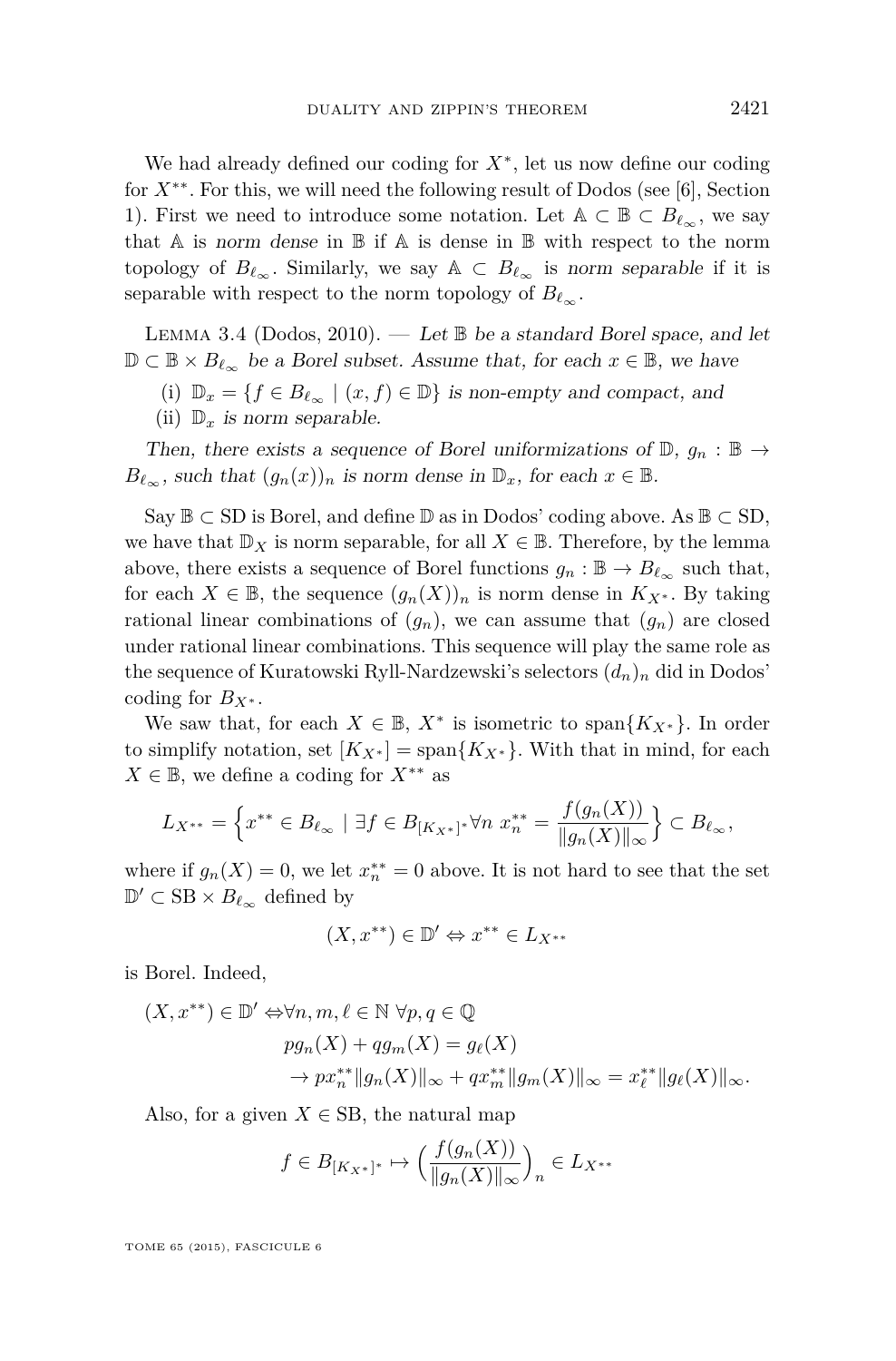<span id="page-10-0"></span>is a surjective isometry. Indeed, if  $x^{**}(1), ..., x^{**}(k) \in L_{X^{**}}$  and  $f_1, ..., f_k$ are the corresponding elements of  $B_{[K_X*]^*}$ , then, for every  $a_1, ..., a_k \in \mathbb{R}$ , we have

$$
\|\sum_{i=1}^{k} a_i f_i\|_{[K_X*]^*} = \sup \{ \|\sum_{i=1}^{k} a_i \frac{f_i(g_n(X))}{\|g_n(X)\|_{\infty}}| \mid g_n(X) \neq 0 \}
$$

$$
= \sup \{ \|\sum_{i=1}^{k} a_i x_n^{**}(i)\| \mid n \in \mathbb{N} \}
$$

$$
= \|\sum_{i=1}^{k} a_i x^{**}(i)\|_{\infty}.
$$

We can now apply Theorem [3.1](#page-8-0) and get the following lemma, which is the first step to show that  $L_{X^{**}}$  can be used as a (nice) coding for  $X^{**}$ .

LEMMA 3.5. — Say  $\mathbb{B} \subset SD$  is Borel. The map

$$
X\in \mathbb{B}\mapsto L_{X^{**}}\in \mathcal{K}(B_{\ell_\infty})
$$

is Borel. Moreover, for all  $X \in \mathbb{B}$ , there exists an onto isometry  $j_X : L_{X^{**}} \to$ *B*<sub>[*K*<sub>*X*</sub>\*]</sub><sup>\*</sup> such that, if  $f = j_X(x^{**})$ , then  $x_n^{**} = f(g_n(X))/||g_n(X)||$ , for all  $n \in \mathbb{N}$  such that  $g_n(X) \neq 0$ , and  $x_n^{**} = 0$  otherwise.

Before we show how to interpret the elements in our coding for *X*<sup>∗</sup> and *X*∗∗, let us prove another lemma which will be crucial in our proof. Many times in these notes we will be working with families of separable Banach spaces which are not in SB. Lemma [3.7](#page-11-0) is the tool that we will use in order to bring those families back to SB.

For any given non-empty compact metric space *M*, there exists a continuous surjection  $h : \Delta \to M$  (see [\[8\]](#page-23-0), Theorem 4.18). The following lemmas allow us to choose (in a Borel manner) continuous surjections  $h_K : \Delta \to K$ , for all  $K \in \mathcal{K}(M)$ . Similar calculations can be found in [\[10\]](#page-23-0), Proposition 3.8, page 14, and Theorem 2.1, page 106.

Lemma 3.6. — Let *M* be a metric space and *L* be a compact metric space. Let  $h: L \to M$  be a continuous function. Then the map

$$
K \in \mathcal{K}(M) \mapsto h^{-1}(K) \in \mathcal{K}(L)
$$

is Borel.

Proof. — Let  $U \subset L$  be an open set. We only need to show that  $\{K \in$  $\mathcal{K}(M) \mid h^{-1}(K) \cap U \neq \emptyset$  is Borel (see [\[5\]](#page-23-0), proposition 1.4). We first prove the following claim.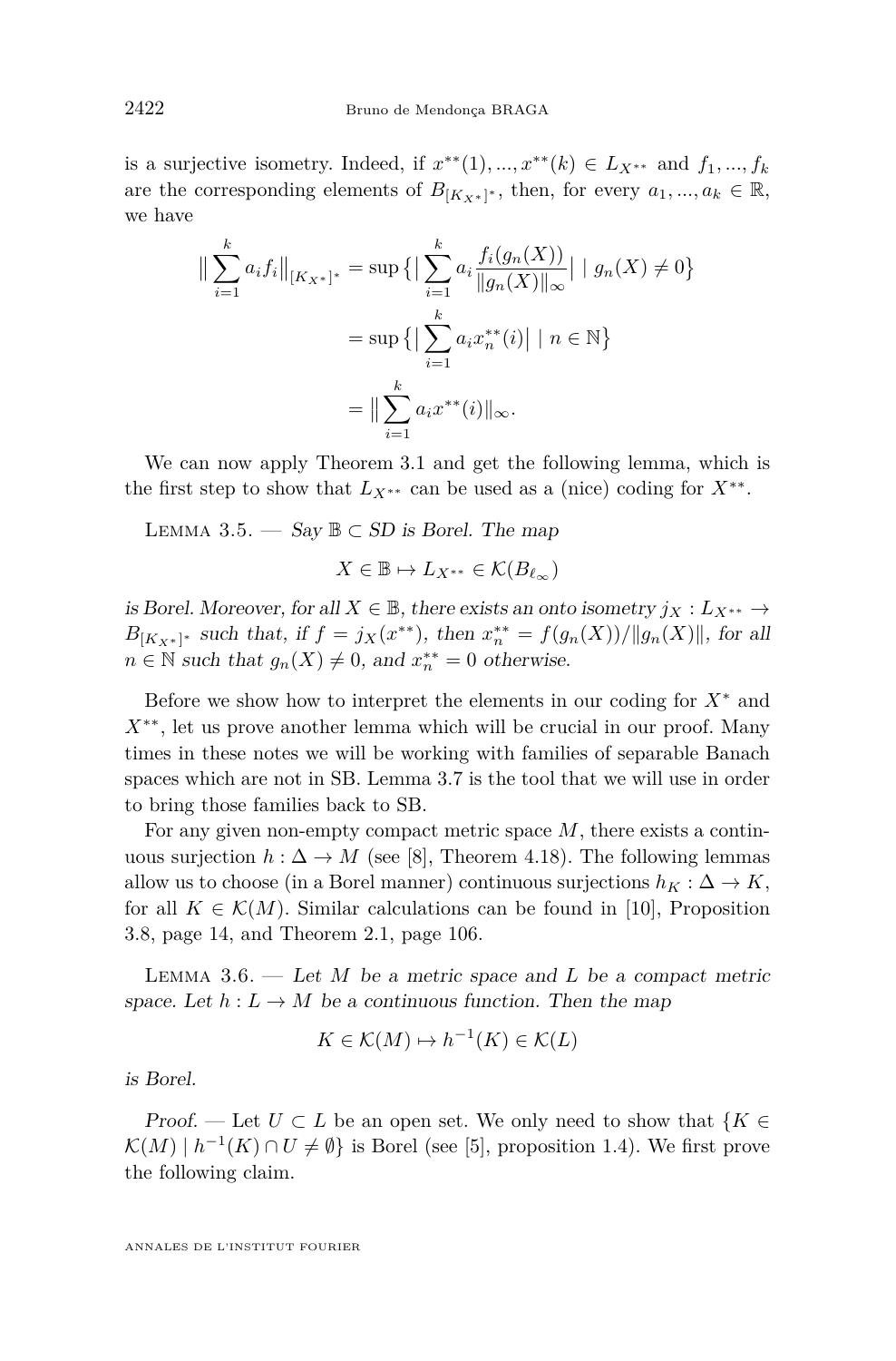<span id="page-11-0"></span>*Claim.* — Say  $F \subset M$  is closed. Then  $\{K \in \mathcal{K}(M) \mid K \cap F \neq \emptyset\}$  is Borel.

Say *d* is the metric of *M*, and write  $F = \bigcap_m V_m$ , where each  $V_m$  is open, and  $d(x, F) < 1/m$ , for all  $x \in V_m$ . Notice that

$$
\{K \in \mathcal{K}(M) \mid K \cap F \neq \emptyset\} = \cap_m \{K \in \mathcal{K}(M) \mid K \cap V_m \neq \emptyset\}.
$$

Indeed, if  $K \cap F \neq \emptyset$ , it is clear that  $K \cap V_m \neq \emptyset$ , for all  $m \in \mathbb{N}$ . Say  $K \cap V_m \neq \emptyset$ , for all  $m \in \mathbb{N}$ , and pick  $v_m \in K \cap V_m$ , for each  $m \in \mathbb{N}$ . As *K* is compact, by taking a subsequence, we can assume  $v_m \to v$ , for some  $v \in K$ . Also, as  $d(v_m, F) < 1/m$ , for all  $m \in \mathbb{N}$ , we have that  $v \in F$ . Hence,  $K \cap F \neq \emptyset$ , and the claim is done.

Let us now finish the proof of the lemma. As *L* is a metric space and *U* is open, we can write  $U = \bigcup_n F_n$ , where  $F_n$  is closed, for all  $n \in \mathbb{N}$ . Also, as *L* is compact and *h* is continuous, we have that  $h(F_n)$  is closed, for all  $n \in \mathbb{N}$ . Hence, as we have

$$
\{K \in \mathcal{K}(M) \mid h^{-1}(K) \cap U \neq \emptyset\} = \{K \in \mathcal{K}(M) \mid K \cap h(U) \neq \emptyset\}
$$
  
=  $\cup_n \{K \in \mathcal{K}(M) \mid K \cap h(F_n) \neq \emptyset\},\$ 

we are done.  $\Box$ 

LEMMA 3.7. — Let  $\Delta$  be the Cantor set. There exists a Borel function

$$
Q: \mathcal{K}(\Delta) \to C(\Delta, \Delta)
$$

such that, for each  $K \in \mathcal{K}(\Delta)$ ,  $Q(K) : \Delta \to \Delta$  is a continuous function onto *K*. Therefore, if *M* is a compact metric space, and  $h : \Delta \to M$  is a continuous surjection, we have that

$$
H: K \in \mathcal{K}(M) \mapsto h \circ Q(h^{-1}(K)) \in C(\Delta, M),
$$

is a Borel function and, for each  $K \in \mathcal{K}(M)$ ,  $H(K): \Delta \to M$  is a continuous function onto *K*.

Proof. — The second part of the lemma follows from the first part and the lemma above. Let us prove the first part. For each  $s \in 2^{\langle \mathbb{N} \rangle}$ , we let  $\Delta_s = \{ \sigma \in \Delta \mid s \preceq \sigma \}.$ 

For each  $K \in \mathcal{K}(\Delta)$ , we define  $Q(K): \Delta \to \Delta$  as follows. If  $\sigma \in K$ , let  $Q(K)(\sigma) = \sigma$ . If  $\sigma \notin K$ , let  $n(K, \sigma) = \max\{n \in \mathbb{N} \mid \Delta_{\sigma|n} \cap K \neq \emptyset\}$ , and set

$$
Q(K)(\sigma) = \min \Delta_{\sigma_{|n(K,\sigma)}} \cap K,
$$

where the minimum above is taken under the lexicographical order  $\leq_{lex}$ . It is easy to see that  $Q(K) \in C(\Delta, \Delta)$ . Let us show that  $K \mapsto Q(K)$  is Borel.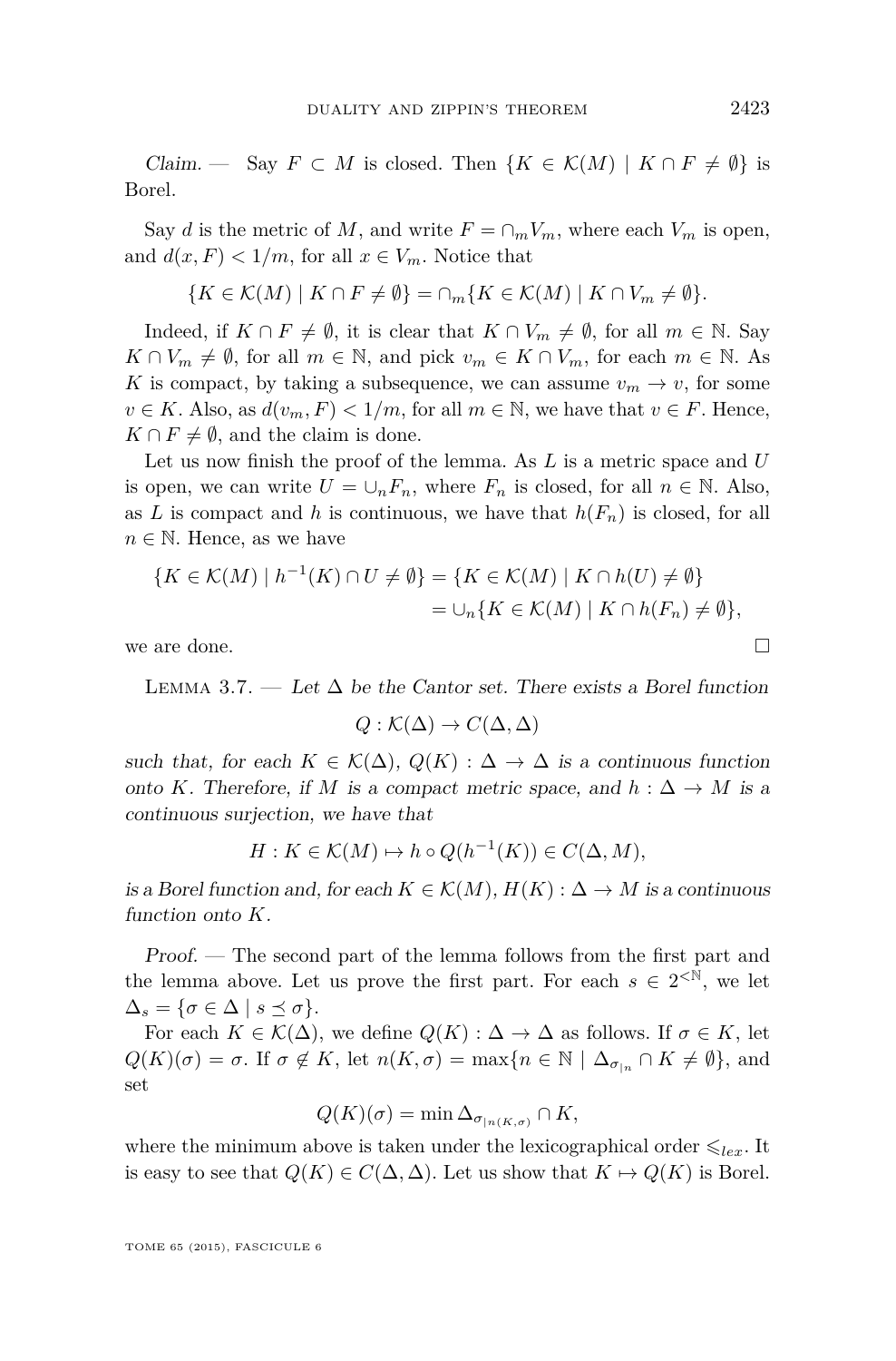<span id="page-12-0"></span>Say  $g \in C(\Delta, \Delta)$ ,  $\delta > 0$ , and let  $d_{\Delta}$  be the usual metric of  $\Delta$ . We need to show that  ${K \in \mathcal{K}(\Delta) \mid \sup_{\sigma \in \Delta} d_{\Delta}(Q(K)(\sigma), g(\sigma)) < \delta}$  is Borel. Say  $n \in \mathbb{N}$  and  $\sigma \in \Delta$ , then

$$
\{K \in \mathcal{K}(\Delta) \mid n(K, \sigma) = n\} = \{K \in \mathcal{K}(\Delta) \mid K \cap \Delta_{\sigma_{|n}} \neq \emptyset\}
$$

$$
\cap \{K \in \mathcal{K}(\Delta) \mid K \cap \Delta_{\sigma_{|n+1}} = \emptyset\}
$$

is Borel. Therefore, if  $G \subset \Delta$  is a countable dense set,

$$
\{K \in \mathcal{K}(\Delta) \mid \sup_{\sigma \in \Delta} d_{\Delta}(Q(K)(\sigma), g(\sigma)) < \delta\} = W \cap P,
$$

where

$$
W = \{ K \in \mathcal{K}(\Delta) \mid \exists \varepsilon \forall \sigma \in G(\forall n \ n(K, \sigma) \neq n) \to d_{\Delta}(\sigma, g(\sigma)) < \delta - \varepsilon \}
$$

is Borel, and

$$
P = \left\{ K \in \mathcal{K}(\Delta) \mid \exists \varepsilon \forall \sigma \in G \, \left( \exists n \, n(K, \sigma) = n \right) \right\}
$$

$$
\to \left( \exists s \in 2^{<\mathbb{N}} (\sigma_{|n} \le s) \, \forall \sigma_{|n} \le s' <_{lex} s \, \forall \tilde{\sigma} \in G \cap \Delta_s \right.
$$

$$
\Delta_s \cap K \neq \emptyset \land \Delta_{s'} \cap K = \emptyset \land d_{\Delta}(\tilde{\sigma}, g(\sigma)) < \delta - \varepsilon \right) \right\}.
$$

So, *P* is Borel, and we are done. □

We now show a couple of lemmas that will allow us to interpret *KX*<sup>∗</sup> and  $L_{X^{**}}$  as  $X^*$  and  $X^{**}$ , i.e., the lemmas will tell us how the functional evaluation will work if  $x \in X$ ,  $x^* \in K_{X^*}$ , and  $x^{**} \in L_{X^{**}}$ .

LEMMA 3.8. — For each  $X \in SB$ , let  $i_X$  be as in Lemma [3.2.](#page-8-0) Let  $\mathbb{A} =$  $\{(X, x, x^*) \in SB \times C(\Delta) \times B_{\ell_\infty} \mid x \in X, x^* \in K_{X^*}\}\text{, and let } \alpha : \mathbb{A} \to \mathbb{R} \text{ be }$ defined as

$$
\alpha(X, x, x^*) = \langle i_X(x^*), x \rangle,
$$

for each  $(X, x, x^*) \in A$ . Then, A is Borel, and  $\alpha$  is a Borel map.

Proof. — As  $X \mapsto K_{X^*}$  is Borel, it is clear that A is Borel. Pick  $(X, x, x^*) \in A$ , and let  $(n_j) \in [\mathbb{N}]^{\mathbb{N}}$  be such that  $d_{n_j}(X) \to x$ . Then  $\alpha(X, x, x^*)$  =  $\lim x_{n_j}^* ||d_{n_j}(X)||$ . Indeed, as  $d_{n_j}(X) \rightarrow x$ , we have  $\langle i_{X}(x^*),d_{n_j}(X)\rangle\rightarrow \langle i_{X}(x^*),x\rangle. \text{ Hence, as } \langle i_{X}(x^*),d_{n_j}(X)\rangle=x^*_{n_j}||d_{n_j}(X)||,$ we have  $x_{n_j}^* || d_{n_j}(X) || \to \alpha(X, x, x^*)$ .

To see that  $\alpha$  is Borel notice that, given  $a < b \in \mathbb{R}$ , we have

$$
\{(X, x, x^*) \in \mathbb{A} \mid \alpha(X, x, x^*) \in (a, b)\}
$$
  
= 
$$
\{(X, x, x^*) \in \mathbb{A} \mid \exists \delta \forall \varepsilon \exists n || d_n(X) - x || < \varepsilon, x_n^* || d_n(X) || \in (a + \delta, b - \delta)\}.
$$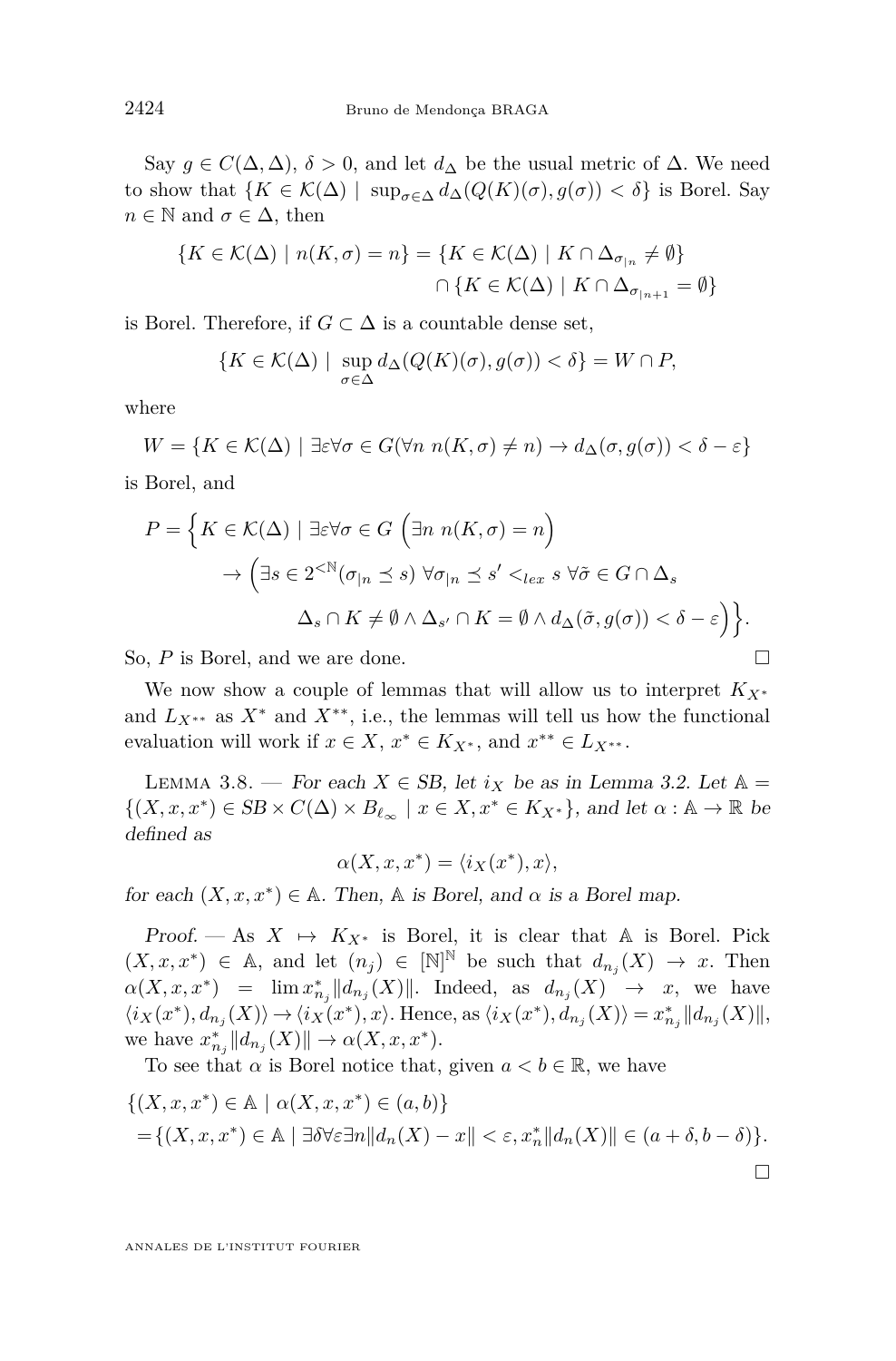<span id="page-13-0"></span>Notice that, we have finally obtained Theorem [1.3,](#page-3-0) which is the first ingredient for Theorem [1.1.](#page-2-0) Indeed, Theorem [1.3](#page-3-0) is a simple consequence of Lemma [3.2](#page-8-0) and Lemma [3.8.](#page-12-0)

LEMMA 3.9. − Say  $\mathbb{B} \subset SD$  is Borel, and let  $j<sub>X</sub>$  be as in Lemma [3.5.](#page-10-0) Let  $\mathbb{F} = \{(X, x^*, x^{**}) \in \mathbb{B} \times B_{\ell_{\infty}} \times B_{\ell_{\infty}} \mid x^* \in K_{X^*}, x^{**} \in L_{X^{**}}\},\$  and let  $\beta : \mathbb{F} \to \mathbb{R}$  be defined as

$$
\beta(X, x^*, x^{**}) = \langle j_X(x^{**}), x^* \rangle,
$$

for each  $(X, x^*, x^{**}) \in \mathbb{F}$ . Then,  $\mathbb{F}$  is Borel, and  $\beta$  is a Borel map.

Proof. — As  $X \mapsto K_{X^*}$ , and  $X \mapsto L_{X^{**}}$  are Borel, it is clear that  $\mathbb F$  is Borel. If, in the proof of Lemma [3.8,](#page-12-0) we substitute the sequence  $(d_n)$  by the sequence  $(g_n)$  given by Theorem [3.4,](#page-9-0) and we substitute  $i_X$  by  $j_X$ , the rest of the proof follows exactly as in the proof of Lemma [3.8.](#page-12-0)  $\Box$ 

Notice that, as  $B_{\ell_{\infty}}$  is a non-empty compact metric space, Lemma [3.7](#page-11-0) gives us a Borel map  $H : \mathcal{K}(B_{\ell_{\infty}}) \to C(\Delta, B_{\ell_{\infty}})$  such that, for all  $K \in$  $\mathcal{K}(B_{\ell_{\infty}}), H(K): \Delta \to B_{\ell_{\infty}}$  is continuous and onto *K*. We have the following easy application of Lemma [3.7,](#page-11-0) and Lemma 3.9.

COROLLARY 3.10. — Let  $\mathbb{B} \subset SD$  be Borel. Let *H* be as above, and  $\beta$ as in Lemma 3.9. Set  $\mathbb{E} = \{(X, x^*, y) \in \mathbb{B} \times B_{\ell_{\infty}} \times \Delta \mid x^* \in K_{X^*}\}\)$ , and define  $\gamma : \mathbb{E} \to \mathbb{R}$  as

$$
\gamma(X, x^*, y) = \beta(X, x^*, H(L_{X^{**}})(y)),
$$

for each  $(X, x^*, y) \in \mathbb{E}$ . Then,  $\mathbb E$  is Borel, and  $\gamma$  is a Borel map.

The following corollary is just a consequence of the previous lemmas.

COROLLARY  $3.11.$  — Assume we are in the same setting as in Corollary 3.10. Then, for all  $X \in \mathbb{B}$ , and for all  $x^* \in K_{X^*}$ ,  $\gamma(X, x^*, \cdot) : \Delta \to \mathbb{R}$ is a continuous function, and

$$
sup_{y \in \Delta} \gamma(X, x^*, y) = ||x^*||_{\infty} = ||i_X(x^*)||_{X^*}.
$$

The first equality in the lemma above follows from the fact that  $H(L_{X^{**}})$ :  $\Delta \rightarrow B_{\ell_{\infty}}$  is a function onto  $L_{X^{**}} \equiv B_{X^{**}}$ .

We are now ready to prove Theorem [1.1,](#page-2-0) the duality theorem. In the same fashion as in the usual proof that every separable Banach space *X* embeds into  $C(\Delta)$  (see [\[8\]](#page-23-0), page 79), we will now use the function *H* to show that we can embed (in a Borel manner) the duals of all spaces of  $X \in \mathbb{B}$  into *C*(Δ).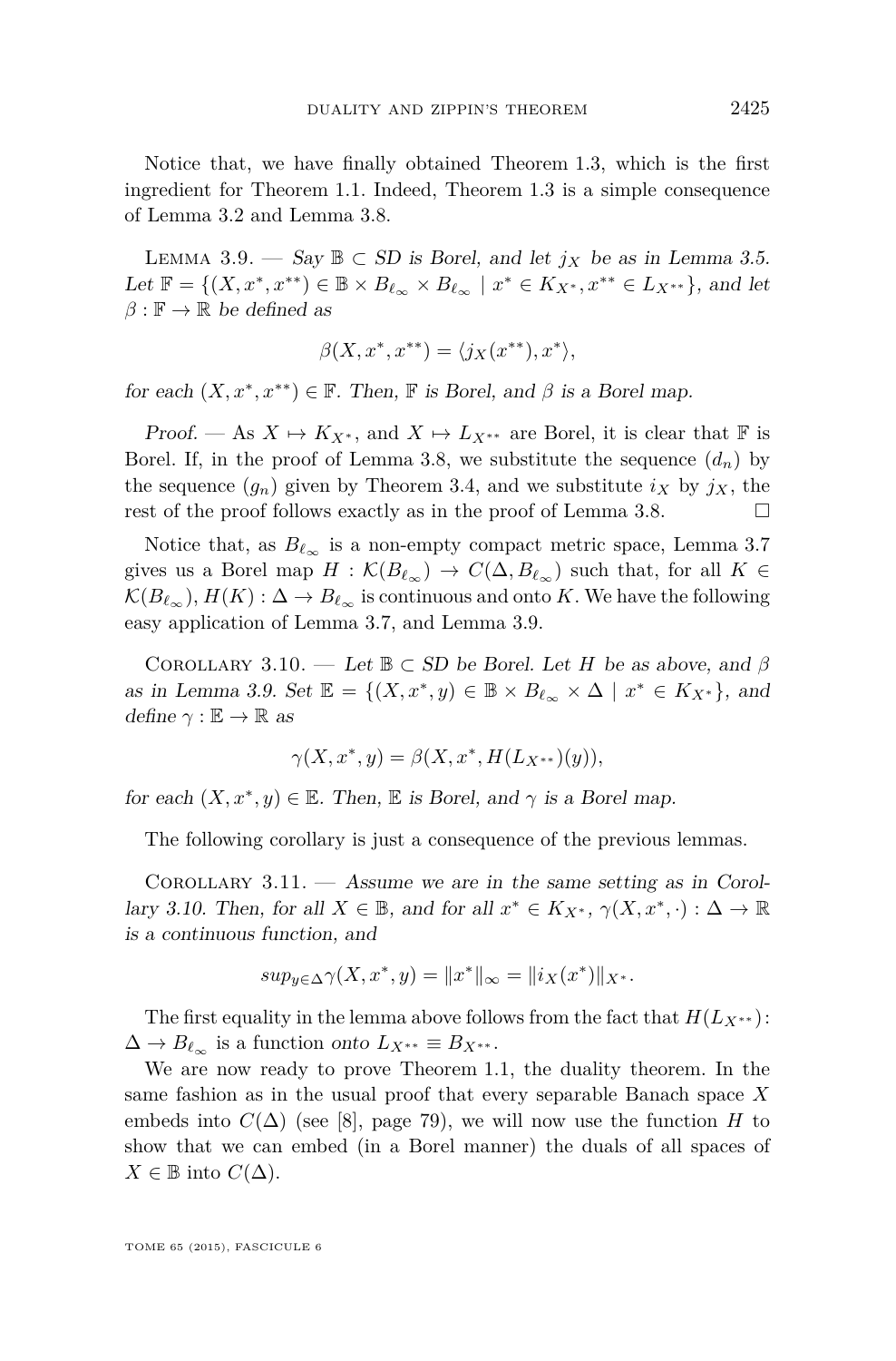Proof of Theorem [1.1.](#page-2-0) — Let  $\alpha$ , H, and  $\gamma$  be as in Lemma [3.8,](#page-12-0) and Corollary [3.10.](#page-13-0) For each  $X \in \mathbb{B}$ , let

$$
X^{\bullet} = \{ g \in C(\Delta) \mid \exists x^* \in K_{X^*} \exists \lambda \in \mathbb{R} \forall y \in \Delta \ \ g(y) = \lambda \gamma(X, x^*, y) \}.
$$

Let us show that the assignment  $X \mapsto X^{\bullet}$  is Borel. For this let  $(g_n)$  be given by Theorem [3.4,](#page-9-0) so  $(g_n(X))_n$  is norm dense in  $K_{X^*}$ , for all  $X \in \mathbb{B}$ . Let  $U(q, \delta) \subset C(\Delta)$  be the  $\delta$ -ball centered at *g*, i.e.,

$$
U(g,\delta) = \{ f \in C(\Delta) \mid \exists \varepsilon \forall y \in \Delta \ d_{\Delta}(f(y),g(y)) < \delta - \varepsilon \},
$$

where  $g \in C(\Delta)$ ,  $\delta > 0$ , and  $d_{\Delta}$  is the standard metric on  $\Delta$ . Let  $G \subset \Delta$ be a countable dense set. We have

$$
\{X \in \mathbb{B} \mid X^{\bullet} \cap U(g, \delta) \neq \emptyset\}
$$
  
=  $\{X \in \mathbb{B} \mid \exists x^* \in K_{X^*} \exists \lambda \exists \varepsilon \forall y \in \Delta \ d_{\Delta}(\lambda \gamma(X, x^*, y), g(y)) < \delta - \varepsilon\}$   
=  $\{X \in \mathbb{B} \mid \exists n \exists \lambda \exists \varepsilon \forall y \in G \ d_{\Delta}(\lambda \gamma(X, g_n(X), y), g(y)) < \delta - \varepsilon\},$ 

so  $X \mapsto X^{\bullet}$  is Borel.

Let us now define the desired map  $\langle \cdot, \cdot \rangle_{(\cdot)} : \mathbb{A} \to \mathbb{R}$ , where  $\mathbb{A} = \{(X, x, g) \in$  $SB \times C(\Delta) \times C(\Delta) \mid x \in X, g \in X^{\bullet}$ . For each  $(X, x, g) \in A$ , with  $g = \lambda \gamma(X, x^*, \cdot)$ , we let

$$
\langle g, x \rangle_X = \lambda \alpha(X, x, x^*).
$$

Let us show this map is well defined.

Claim. — Fix  $X \in \mathbb{B}$ . Say  $\lambda_1 \gamma(X, x^*(1), \cdot) = \lambda_2 \gamma(X, x^*(2), \cdot)$ , where  $\lambda_i \in \mathbb{R}$ , and  $x^*(i) \in K_{X^*}$ , for  $i \in \{1,2\}$ . Then  $\lambda_1 x^*(1) = \lambda_2 x^*(2)$ . In particular,  $\langle g, x \rangle_X$  does not depend on the representative  $\lambda \gamma(X, x^*, \cdot)$  of *g*.

Indeed, by the definition of  $\gamma$ , we have

$$
\lambda_1 \langle j_X(H(L_{X^{**}})(\cdot)), x^*(1) \rangle = \lambda_2 \langle j_X(H(L_{X^{**}})(\cdot)), x^*(2) \rangle,
$$

which implies

$$
\langle j_X(H(L_{X^{**}})(y)), \lambda_1 x^*(1) - \lambda_2 x^*(2) \rangle = 0, \quad \forall y \in \Delta.
$$

Therefore, as  $H(L_{X^{**}}): \Delta \to L_{X^{**}}$  and  $j_X: L_{X^{**}} \to B_{[K_{X^*}]^*}$  are surjective, we have that  $\lambda_1 x^*(1) - \lambda_2 x^*(2) = 0$ , and the first part of the claim is done. By the definition of  $\alpha$ , we have

$$
\lambda \alpha(X, x, x^*) = \lambda \langle i_X(x^*), x \rangle.
$$

Hence, as  $i_X$  is linear, we conclude that  $\langle g, x \rangle_X$  does not depend on the representative of g. So,  $\langle \cdot, \cdot \rangle_{(\cdot)}$  is well defined.

Let us now show that  $\langle \cdot, \cdot \rangle_{\langle \cdot, \cdot \rangle}$  has the desired properties.

*Claim.* — For each  $X \in \mathbb{B}$ ,  $\langle \cdot, \cdot \rangle_X$  is bilinear.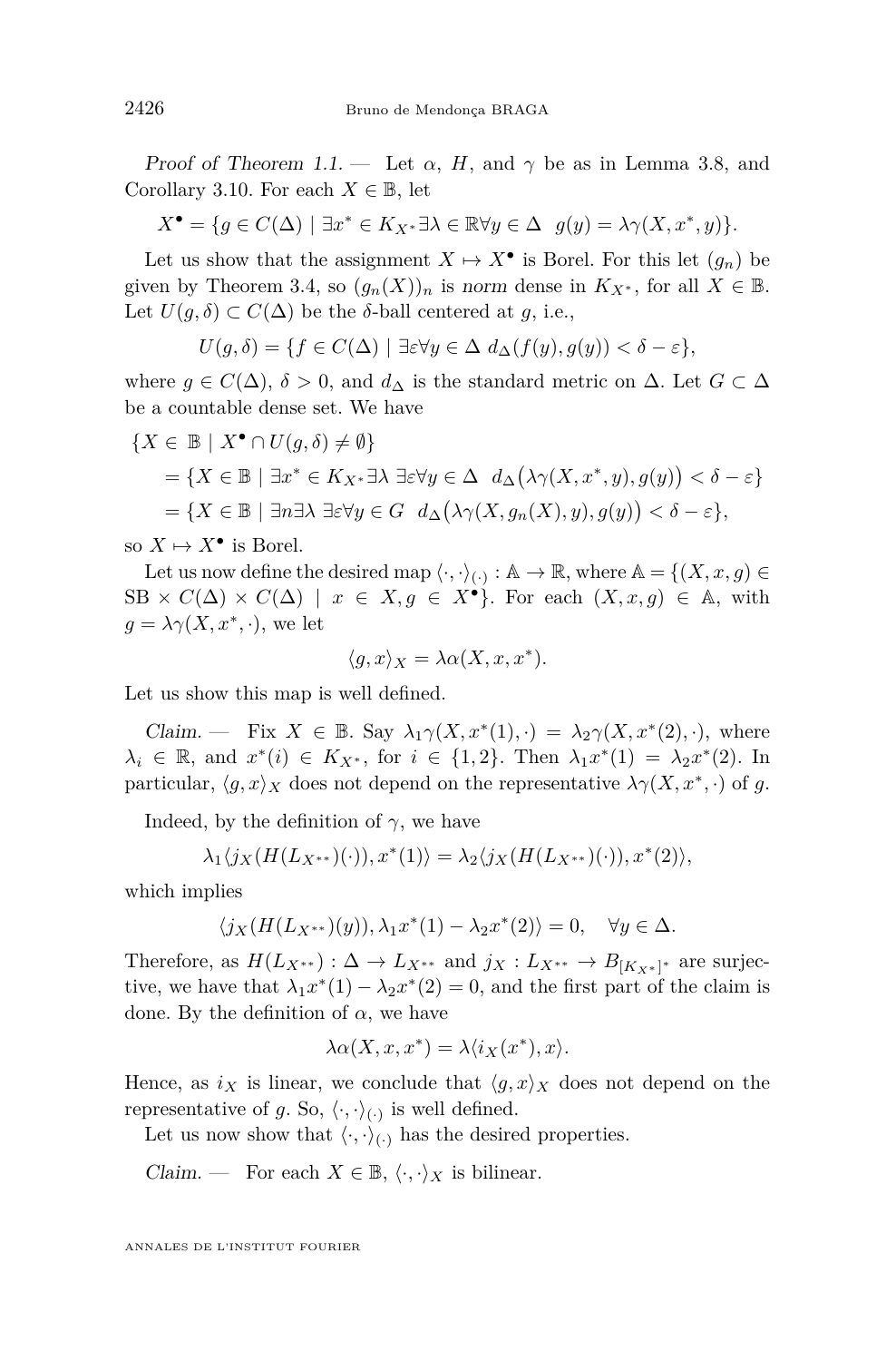Clearly, for a given  $g \in X^{\bullet}$ , the assignment  $x \in X \mapsto \langle g, x \rangle_X \in \mathbb{R}$  is linear. Fix  $x \in X$  and let  $g_1 = \lambda_1 \gamma(X, x^*(1), \cdot) \in X^{\bullet}, g_2 = \lambda_2 \gamma(X, x^*(2), \cdot) \in$  $X^{\bullet}$ , and  $g + h = \lambda_3 \gamma(X, x^*(3), \cdot) \in X^{\bullet}$ . Similarly as in the previous claim, we have

$$
\lambda_1 x^*(1) + \lambda_2 x^*(2) = \lambda_3 x^*(3).
$$

Hence, as  $i_X$  is linear, we have  $\langle g+h, x \rangle_X = \langle g, x \rangle_X + \langle h, x \rangle_X$ . Analogously, we have  $\langle \lambda g, x \rangle_X = \lambda \langle g, x \rangle_X$ , for all  $\lambda \in \mathbb{R}$ , and we conclude that  $g \in X^{\bullet} \mapsto$  $\langle q, x \rangle_X \in \mathbb{R}$  is linear.

By Corollary [3.11,](#page-13-0) we have that  $g \in X^{\bullet} \mapsto \langle g, \cdot \rangle_X \in X^*$  is a surjective isometry. Indeed, Corollary [3.11](#page-13-0) gives us that, if  $g = \lambda \gamma(X, x^*, \cdot)$ ,

$$
||g||_{C(\Delta)} = \sup_{y \in \Delta} |\lambda \gamma(X, x^*, y)|
$$
  
\n
$$
= ||\lambda x^*||_{\infty}
$$
  
\n
$$
= ||\lambda i_X(x^*)||_{X^*}
$$
  
\n
$$
= \sup_{x \in B_X} |\lambda \langle i_X(x^*), x \rangle|
$$
  
\n
$$
= \sup_{x \in B_X} |\lambda \alpha(X, x, x^*)|
$$
  
\n
$$
= \sup_{x \in B_X} \langle g, x \rangle_X
$$
  
\n
$$
= ||\langle g, \cdot \rangle_X||_{X^*}.
$$

Also, if  $f \in X^*$ , there exists  $x^* \in K_{X^*}$ , and  $\lambda \in \mathbb{R}$  such that  $f = \lambda i_X(x^*)$ . Hence, letting  $g = \lambda \gamma(X, x^*, \cdot)$ , we have  $\langle g, \cdot \rangle_X = f$ , so  $g \in X^{\bullet} \mapsto \langle g, \cdot \rangle_X \in$ *X*<sup>∗</sup> is surjective.

We also get for free that  $\langle \cdot, \cdot \rangle_X$  is norm continuous, for each  $X \in \mathbb{B}$ . Let us show that  $\langle \cdot, \cdot \rangle_{(\cdot)} : \mathbb{A} \to \mathbb{R}$  is Borel. For this, notice that the map

$$
(X, x, x^*) \in \{(X, x, x^*) \in \mathbb{B} \times C(\Delta) \times B_{\ell_{\infty}} \mid x \in X, x^* \in K_{X^*}\}
$$
  

$$
\mapsto (X, x, \gamma(X, x^*, \cdot)) \in \{(X, x, g) \in \mathbb{B} \times C(\Delta) \times C(\Delta) \mid x \in X, g \in B_{X^*}\}
$$

is a Borel isomorphism, call the inverse of this map *J*. As  $\langle q, x \rangle_X$  does to depend on the representative of *g*, we have

$$
\langle g, x \rangle_X = \begin{cases} 0 & , \text{ if } g = 0, \\ \|g\| \alpha \Big( J\big(X, x, \frac{g}{\|g\|}\big) \Big) & , \text{ otherwise.} \end{cases}
$$

Therefore, the map  $\langle \cdot, \cdot \rangle_{(\cdot)}$  is Borel, and we are done.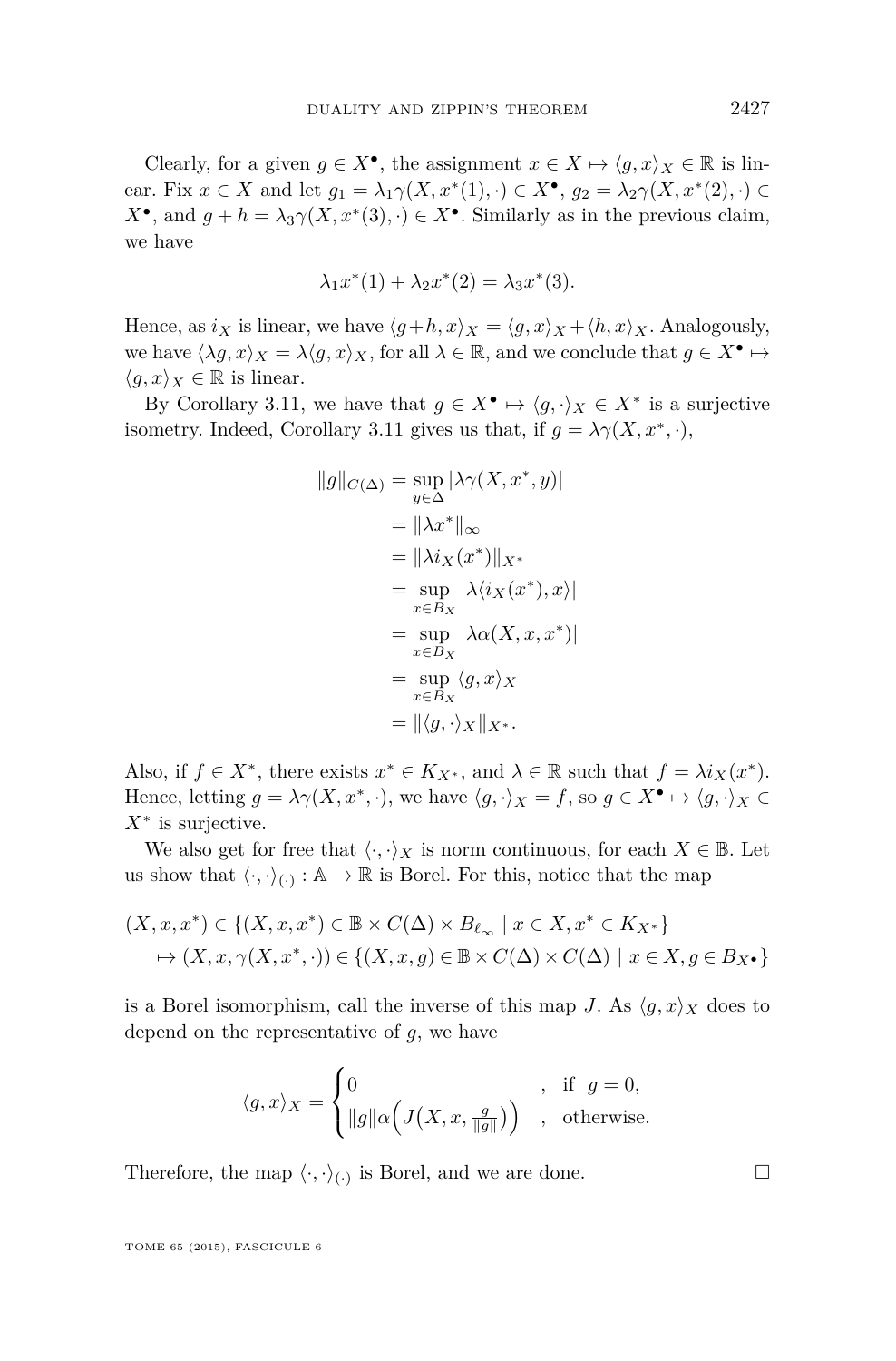#### **4. A Borel Parametrized version of Zippin's Theorem**

A famous theorem of Zippin says that, given a Banach space with separable dual *X*, there exists a Banach space *Z* with a shrinking basis such that *X* embeds into *Z* (see [\[11\]](#page-23-0) for Zippin's original paper). Dodos and Ferenczi had shown, using results from [\[3\]](#page-23-0), that given an analytic subset  $\mathbb{A} \subset SD$ , there exists a  $Z \in SD$  such that every  $X \in A$  embeds into  $Z$  (see [\[7\]](#page-23-0)). In other words, Dodos and Ferenczi proved a parametrized version of Zippin's theorem.

We will now show that we can get something even stronger than a parametrized version of Zippin's theorem, we can get a Borel parametrized version of it. Precisely, say  $\mathbb{B} \subset SD$  is Borel (notice, if  $\mathbb{A} \subset SD$  is analytic, then, as SD is coanalytic, Lusin's separation theorem gives us a Borel set B such that  $A \subset \mathbb{B} \subset SD$ , then one can find a space  $Z \in SD$  with a shrinking basis, and a Borel function  $\mathbb{B} \to \text{SB}(Z)$  such that, for each  $X \in \mathbb{B}$ , the function assigns a subspace of  $Z$  isomorphic to  $X$  (see Theorem [1.5](#page-4-0) for a precise statement).

#### **4.1. Embedding a Borel** B ⊂ **SD into spaces with shrinking bases.**

Dodos and Ferenczi had shown that for a given analytic set  $A \subset SD$ , there exists an analytic set  $\mathbb{A}' \subset \text{SD}$  such that (i) for every  $X \in \mathbb{A}$ , there exists an  $Y \in A'$  such that  $X \hookrightarrow Y$ , and (ii) *Y* has a shrinking basis, for all  $Y \in A'$  (this was essentially done by using results of [\[3\]](#page-23-0), the reader can find a complete proof in [\[5\]](#page-23-0), chapter 5). In this subsection, we will show that we can actually find such  $\mathbb{A}'$  by a Borel function.

Fix a Borel  $\mathbb{B} \subset$  SD. Bossard showed that for each  $X \in \mathbb{B}$ , there exists a sequence  $(e_k^X)_k \in C(\Delta)^{\mathbb{N}}$  and a sequence of norms  $(\Vert \cdot \Vert_{X,n})_n$  on  $C(\Delta)$  such that, for each  $X \in \mathbb{B}$ , we have (a detailed construction of those objects can be found in [\[5\]](#page-23-0), chapter 5):

- (i) Each  $\|\cdot\|_{X,n}$  is equivalent to the standard norm of  $C(\Delta)$ .
- (ii) Let  $Z(X) = \{ f \in C(\Delta) \mid \sum_{n} ||f||^2_{X,n} < \infty \}.$  Then  $Z(X)$  is a Banach space under the norm  $||.||_{Z(X)} = (\sum_{n} ||.||_{X,n}^2)^{1/2}$ .
- (iii) The inclusion  $j_X : Z(X) \to C(\Delta)$  is continuous and  $B_X \subset B_{Z(X)}$ . So the inclusion  $\tau_X : X \subset C(\Delta) \to Z(X)$  is an embedding, and  $\|\tau_X\| \leqslant 1.$
- $(iv)$   $(j_X^{-1}(e_k^X))_k$  is a shrinking bases for  $Z(X)$ . By abuse of notation, we will still denote this basis by  $(e_k^X)_k$ .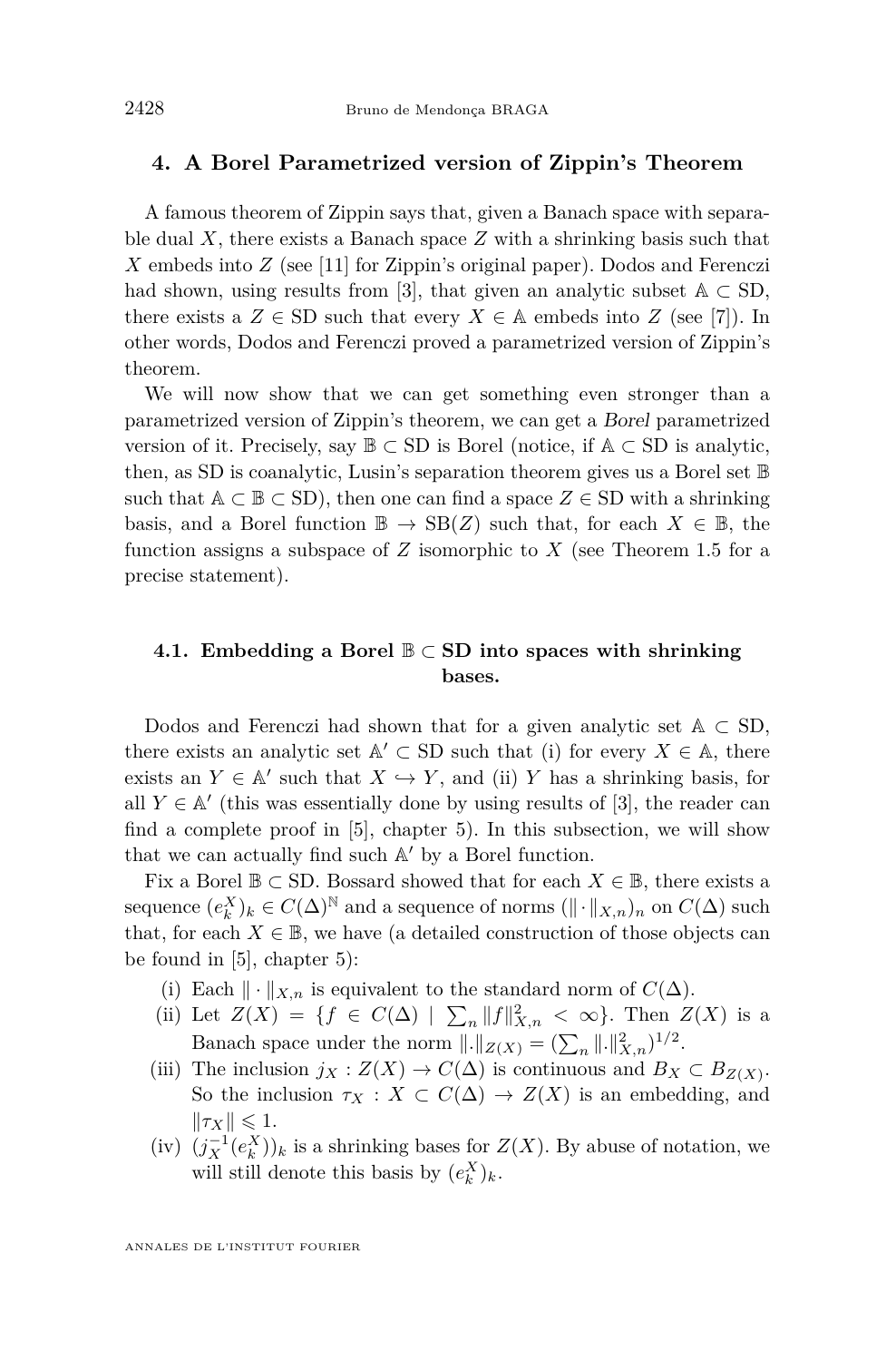<span id="page-17-0"></span>Bossard proved the following lemmas (for detailed proofs see [\[5\]](#page-23-0), pages 85 and 86).

LEMMA 4.1. — The map  $X \in \mathbb{B} \mapsto (e_k^X)_k \in C(\Delta)^{\mathbb{N}}$  is Borel.

LEMMA 4.2. — For every  $n \in \mathbb{N}$ , the map  $(X, f) \in \mathbb{B} \times C(\Delta) \mapsto$  $||f||_{X,n} ∈ ℝ$  is Borel.

Therefore, by  $\Vert \cdot \Vert_{Z(X)}$ -normalizing  $(e_k^X)_k$ , we can assume:

 $(iv)'$   $(e_k^X)_k$  is a normalized shrinking bases for  $Z(X)$ .

We need one more property of the objects described above. The norms  $\Vert . \Vert_{X,n}$  are obtained by letting

$$
||x||_{X,n} = \inf\{\lambda > 0 \mid \frac{x}{\lambda} \in 2^n W_X + 2^{-n} B_X\},\
$$

where  $W_X \subset C(\Delta)$  is a closed, bounded, and symmetric subset of  $C(\Delta)$ defined in terms of *X* (the map  $X \in \mathbb{B} \mapsto W_X \in \mathcal{F}(C(\Delta))$  is actually Borel, see [\[5\]](#page-23-0), page 86). Hence, *Z*(*X*) is the 2-interpolation space of the pair  $(C(\Delta), W_X)$  (see Davis-Figiel-Johnson-Pelczynski [\[4\]](#page-23-0), for definition and basic facts about this interpolation space). It is easy to see, looking at the definition of interpolation spaces, that the inclusion  $j_X : Z(X) \to C(\Delta)$  is continuous and it is bounded by 9*K*, where

$$
K = \max\{1, \sup\{|w| \mid w \in W_X\}\}.
$$

By looking at the definition of  $W_X$  (see [\[5\]](#page-23-0), page 83), one easily sees that  $W_X \subset B_{C(\Delta)}$ , so  $K = 1$ . Therefore, the norms of the inclusions *j<sub>X</sub>* are uniformly bounded by 9, for all  $X \in \mathbb{B}$ .

The conclusion of the discussion above is that we can assume:

(iii)' The inclusions  $j_X : Z(X) \to C(\Delta)$  are continuous and their norms are uniformly bounded by 9. As  $B_X \subset B_{Z(X)}$ , the inclusion  $\tau_X$ :  $X \subset C(\Delta) \to Z(X)$  is an embedding, and  $\|\tau_X\| \leq 1$ . Moreover,  $\tau_X$  :  $X \subset C(\Delta) \to Z(X)$  is a 9-embedding, for all  $X \in \mathbb{B}$ .

The reader should be aware that, by abuse of notation, if  $x \in X$ , we write *x* every time we refer to  $\tau_X(x) \in Z(X)$ . As  $\tau_X$  is an inclusion, we hope this will not cause any confusion.

Given  $a = (a_1, ..., a_k) \in \mathbb{Q}^{< \mathbb{Q}}$ , let  $a \times (e_j^X)$  stand for  $\sum_{i=1}^k a_i e_i^X \in Z(X)$ . As  $\mathbb{Q}^{<\mathbb{Q}}$  is countable, we can fix an enumeration for its non zero elements,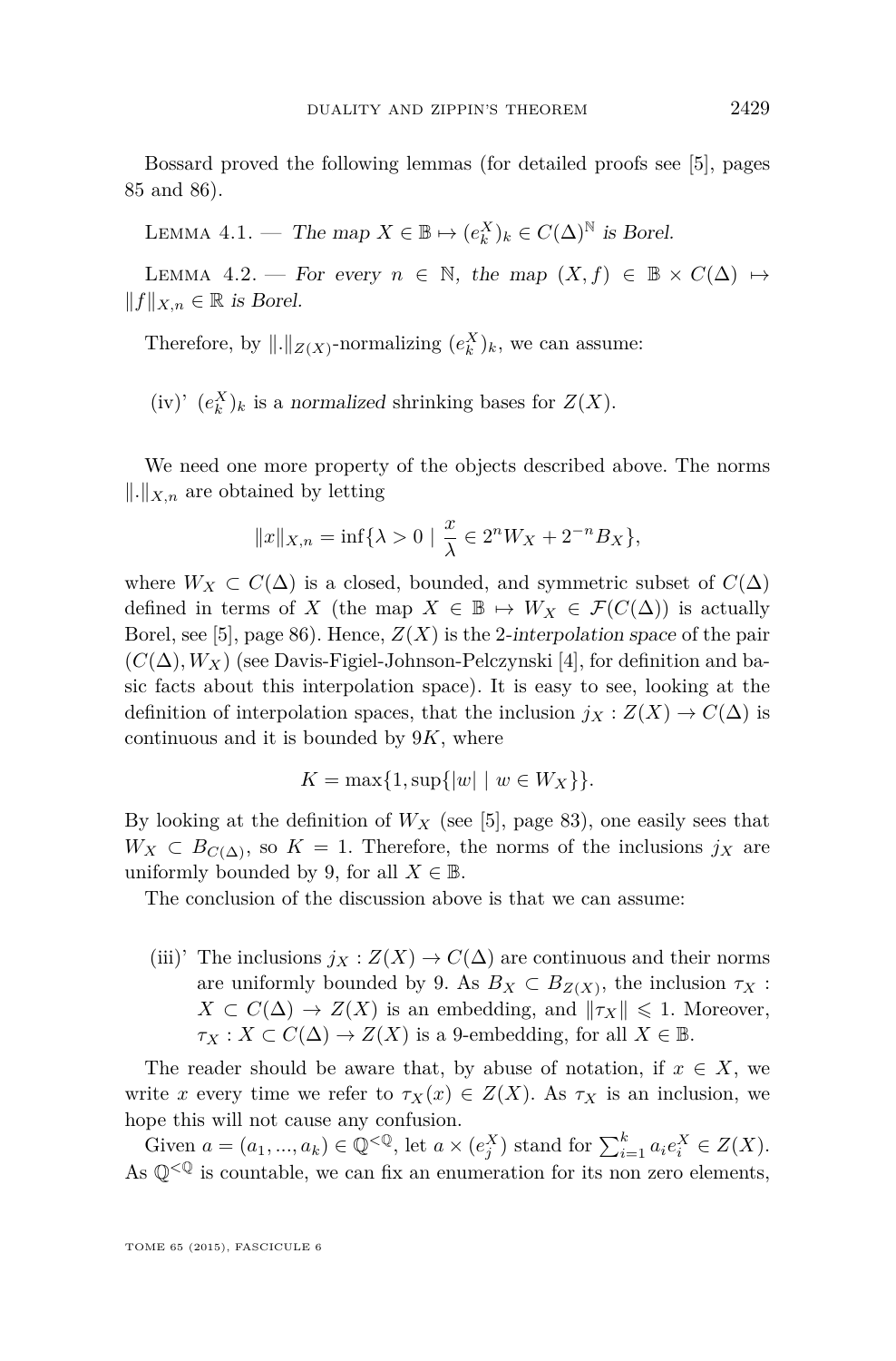<span id="page-18-0"></span>say  $(\alpha_n)_n$ . Given  $X \in \mathbb{B}$ , let

$$
K_{Z(X)^*}
$$
  
=  $\{ z^* \in B_{\ell_{\infty}} \mid \exists f \in B_{Z(X)^*} \forall n \in \mathbb{N} \mid z_n^* = \frac{f(\alpha_n \times (e_j^X))}{\|\alpha_n \times (e_j^X)\|_{Z(X)}} \} \subset B_{\ell_{\infty}}.$ 

Thus,  $K_{Z(X)^*}$  is a coding for the unit ball  $B_{Z(X)^*}$ , and it is easy to check that  $K_{Z(X)^*} \equiv B_{Z(X)^*}$ . Indeed, this follows from the same arguments as when we proved that  $L_{X^{**}} \equiv B_{[K_X^*]^*}$ , right before Lemma [3.5.](#page-10-0)

Define  $\mathbb{D} \subset \mathbb{B} \times B_{\ell_{\infty}}$  by

$$
(X, z^*) \in \mathbb{D} \Leftrightarrow z^* \in K_{Z(X)^*}.
$$

Then D is Borel. Indeed, we only need to notice that

$$
(X, z^*) \in \mathbb{D} \Leftrightarrow \forall \alpha_n, \alpha_m, \alpha_\ell \in \mathbb{Q}^{<\mathbb{Q}} \forall p, q \in \mathbb{Q}
$$
  
\n
$$
p\alpha_n \times (e_j^X) + q\alpha_m \times (e_j^X) = \alpha_\ell \times (e_j^X)
$$
  
\n
$$
\rightarrow pz_n^* || \alpha_n \times (e_j^X) ||_{Z(X)} + qz_m^* || \alpha_m \times (e_j^X) ||_{Z(X)}
$$
  
\n
$$
= z_\ell^* || \alpha_\ell \times (e_j^X) ||_{Z(X)},
$$

so, by Lemma [4.1,](#page-17-0) and Lemma [4.2,](#page-17-0) D is Borel. Theorem [3.1](#page-8-0) gives us the following.

LEMMA 4.3. — Assume  $\mathbb{B} \subset SD$  is Borel. The map

$$
X \in \mathbb{B} \mapsto K_{Z(X)^*} \in \mathcal{K}(B_{\ell_\infty})
$$

is Borel. Moreover, for all  $X \in \mathbb{B}$ , there exists an onto isometry  $i_X$ :  $K_{Z(X)^*} \to B_{Z(X)^*}$  such that, if  $f = i_X(z^*)$ , then  $z_n^* = f(\alpha_n \times (e_j^X))/||\alpha_n \times (e_j^X)||$  $(e_j^X)\|_{Z(X)}$ .

The following lemmas will play the same role Lemma [3.8,](#page-12-0) Lemma [3.9,](#page-13-0) and Lemma [3.11](#page-13-0) played in the previous section.

LEMMA 4.4. — Say **B** ⊂ SD is Borel, and let  $i<sub>X</sub>$  be as in Lemma 4.3. Let  $\mathbb{A} = \{(X, n, z^*) \in \mathbb{B} \times \mathbb{N} \times B_{\ell_{\infty}} \mid z^* \in K_{Z(X)^*}\}\)$ . Define  $\alpha : \mathbb{A} \to \mathbb{R}$  as

$$
\alpha(X, n, z^*) = \langle i_X(z^*), \alpha_n \times (e_j^X) \rangle,
$$

for each  $(X, n, z^*) \in A$ . Then, A is a Borel set, and  $\alpha$  a Borel map.

Notice that, for all  $(X, n, z^*) \in A$ , we have  $\alpha(X, n, z^*) = z_n^* || \alpha_n \times z$  $(e_j^X)\|_{Z(X)}$ . The proof of this lemma is analogous to the proof of Lemma [3.8.](#page-12-0)

The inclusion  $\tau_X : X \to Z(X)$  is an embedding, therefore, for each  $x \in X$ , there exists a sequence  $(\alpha_{n_k} \times (e_j^X))_k$  converging to *x* in  $Z(X)$ . With this observation in mind we have the following.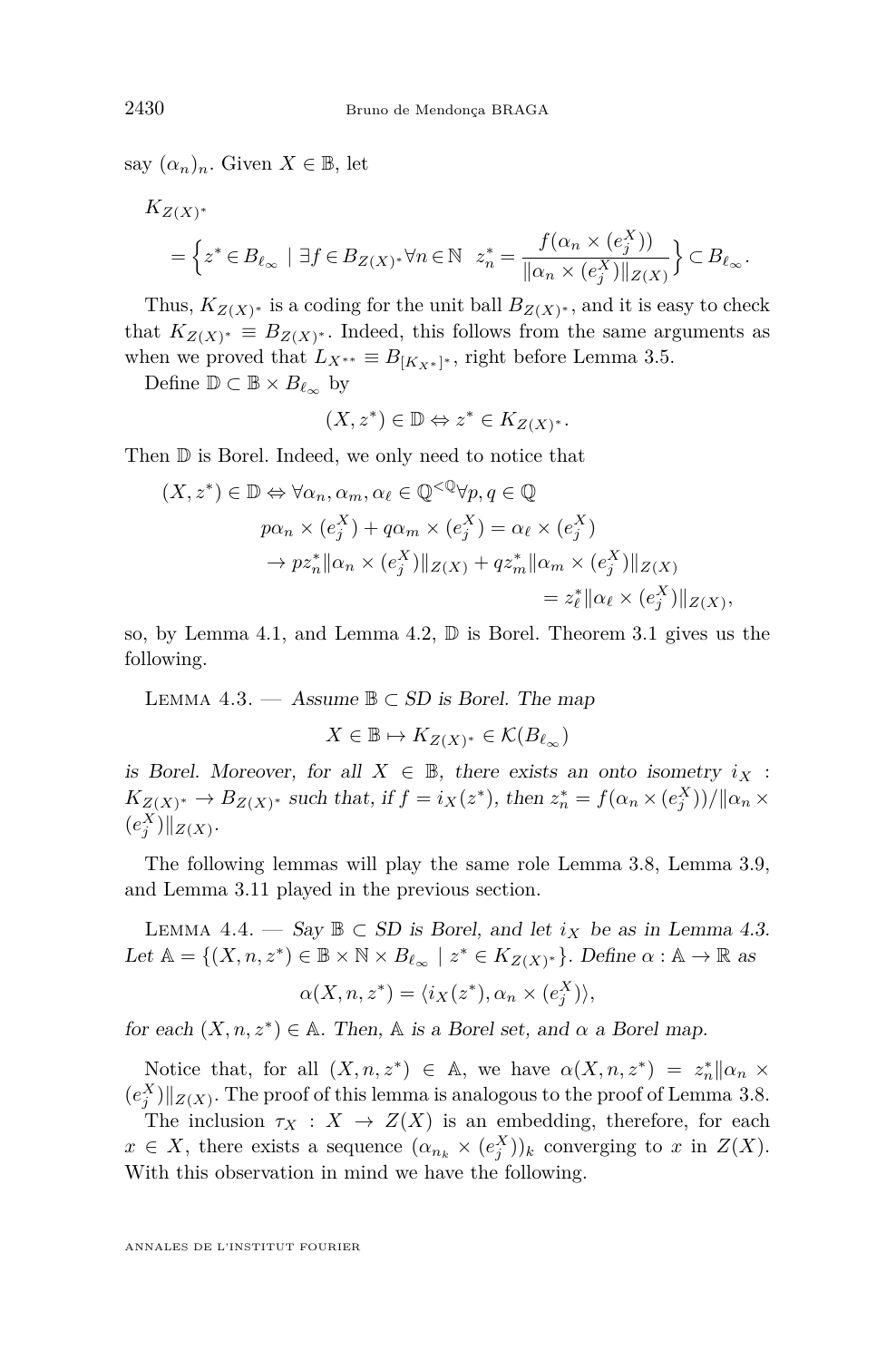<span id="page-19-0"></span>LEMMA 4.5. — Let **B** ⊂ SD be Borel, and let  $i_X$  be as in Lemma [4.3.](#page-18-0) Set  $\mathbb{A}' = \{(X, x, z^*) \in \mathbb{B} \times C(\Delta) \times B_{\ell_{\infty}} \mid x \in X, z^* \in K_{Z(X)^*}\}\)$ , and define  $\alpha': \mathbb{A}' \to \mathbb{R}$  by

$$
\alpha'(X, x, z^*) = \langle i_X(z^*), x \rangle.
$$

for each  $(X, x, z^*) \in A'$ . Then,  $A'$  is a Borel set, and  $\alpha'$  a Borel map.

Notice that, when we write " $\langle i_X(z^*), x \rangle$ ", we are thinking of *x* as an element of  $Z(X)$  in order for this to make sense. For each  $(X, x, z^*) \in A'$ , we have  $\alpha'(X, x, z^*) = \lim_k z_{n_k}^* ||\alpha_{n_k} \times (e_j^X)||_{Z(X)}$ , where  $\alpha_{n_k} \times (e_j^X) \to x$ in  $Z(X)$ . Hence, the proof of this lemma is also analogous to the proof of Lemma [3.8.](#page-12-0)

We now prove the main theorem of this subsection.

THEOREM 4.6. — Let  $\mathbb{B} \subset SD$  be Borel, and let  $\mathbb{E} = \{(X, x) \in \mathbb{B} \times$  $C(\Delta) \mid x \in X$ . There are Borel maps

$$
\sigma : \mathbb{B} \to C(\Delta)^{\mathbb{N}} \quad \text{and} \quad \varphi : \mathbb{E} \to C(\Delta)
$$

such that, by setting  $\varphi_X = \varphi(X, \cdot)$ , we have that, for each  $X \in \mathbb{B}$ ,

- (i)  $\sigma(X)$  is a normalized shrinking basic sequence, and
- (ii)  $Im(\varphi_X) \subset \overline{span} \{ \sigma(X) \}$  and  $\varphi_X : X \to \overline{span} \{ \sigma(X) \}$  is a 9-embedding.

Proof. — Let  $H : \mathcal{K}(B_{\ell_{\infty}}) \to C(\Delta, B_{\ell_{\infty}})$  be given by Lemma [3.7,](#page-11-0) and let  $\alpha$  and  $\alpha'$  be given by Lemma [4.4,](#page-18-0) and Lemma 4.5, respectively. Fix  $(n_k) \in \mathbb{N}^{\mathbb{N}}$  such that, for each  $k \in \mathbb{N}$ ,  $\alpha_{n_k} \times (e_j^X) = e_k^X$  (notice that this does not depend on *X*). For each  $X \in \mathbb{B}$ , let

$$
\sigma(X) = (\alpha(X, n_k, H(K_{Z(X)^*})(\cdot)))_k.
$$

By Lemma [4.4,](#page-18-0) and as  $H$  and  $X \mapsto K_{Z(X)^*}$  are Borel, it is clear that  $\sigma$ is Borel. Also,  $\sigma(X)$  is equivalent to the  $(e_k^X)_k$ , so  $\sigma(X)$  is normalized and shrinking. Indeed, we can define a map on  $Z(X)$  by letting

$$
\alpha_n \times (e_j^X) \in Z(X) \mapsto \alpha(X, n, H(K_{Z(X)^*})(\cdot)) \in \overline{\text{span}}\{\sigma(X)\},\
$$

and extending it to the entire  $Z(X)$ , making it continuous. This map is clearly surjective. Also, as  $H(K_{Z(X)^*}) : \Delta \to K_{Z(X)^*}$ , and  $i_X : K_{Z(X)^*} \to$  $B_{Z(X)}$ <sup>\*</sup> are surjective, we have that

$$
\langle i_X(H(K_{Z(X)^*})(y)), x_1 - x_2 \rangle = 0, \quad \forall y \in \Delta,
$$

can only happen if  $x_1 = x_2$ . So, by the definition of  $\alpha$ , this map is a bijection. Again by the definition of  $\alpha$ , we have

$$
\|\alpha_n \times (e_j^X)\|_{Z(X)} = \sup_{y \in \Delta} |\alpha(X, n, H(K_{Z(X)^*})(y))|,
$$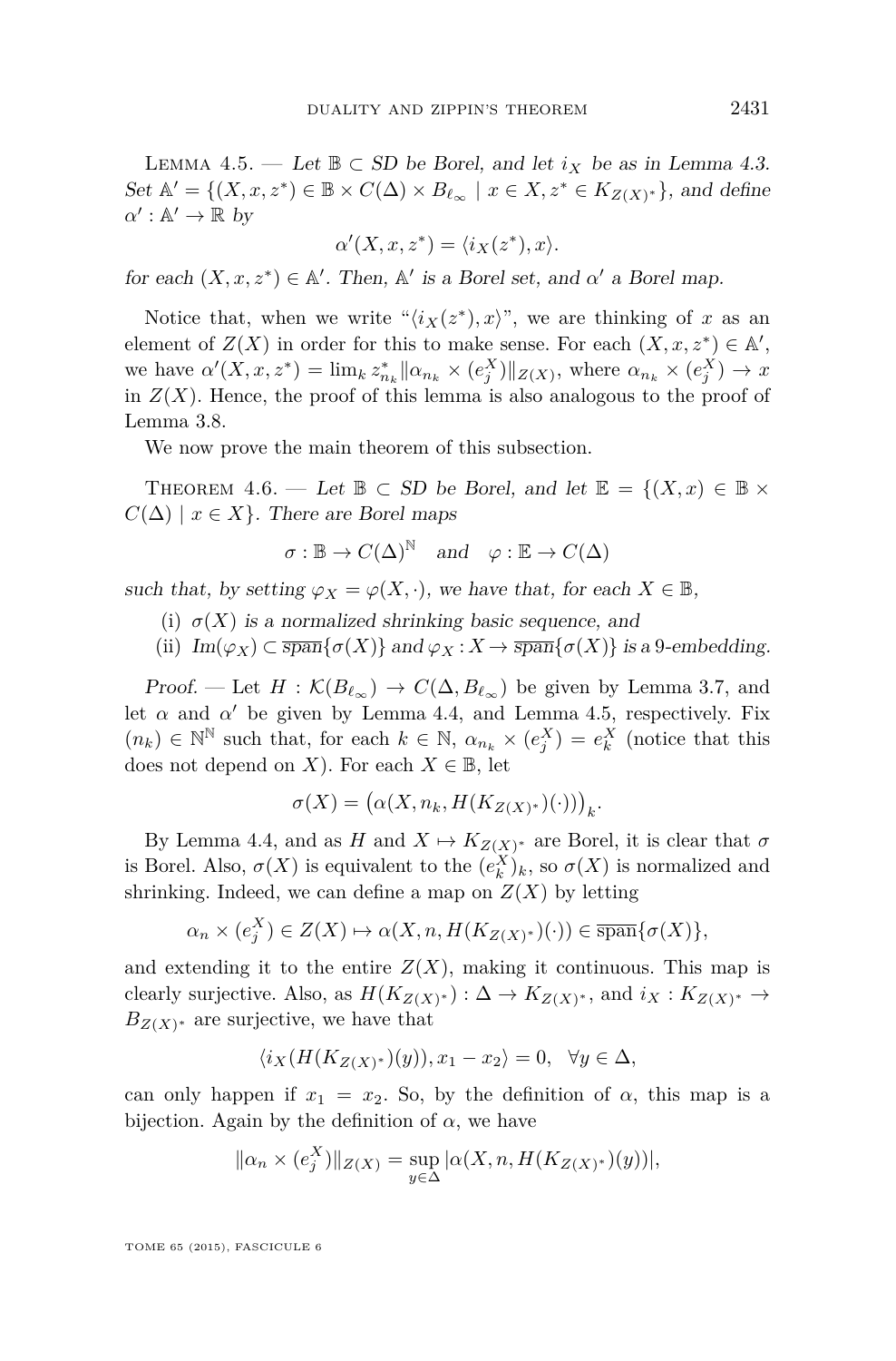hence, this map defines a surjective isometry between  $Z(X)$  and  $\overline{\text{span}}\{\sigma(X)\},$ and the basis  $(e_k^X)$  is sent to

$$
(\alpha(X, n_k, H(K_{Z(X)^*})(\cdot)))_k = \sigma(X).
$$

Therefore,  $\sigma(X)$  is indeed 1-equivalent to the  $(e_k^X)_k$ .

Let  $\varphi(X, x) = \alpha'(X, x, H(K_{Z(X)^*})(\cdot))$ , for all  $(X, x) \in \mathbb{E}$ . Lemma [4.5](#page-19-0) gives us that  $\varphi$  is Borel. Notice that  $\varphi_X$  is the composition of  $\tau_X : X \subset$  $C(\Delta) \rightarrow Z(X)$  with the isometry

$$
Z(X) \to \overline{\operatorname{span}}\{\sigma(X)\}
$$

described above. Therefore, as the inclusion  $\tau_X : X \subset C(\Delta) \to Z(X)$  is a 9-embedding, we have that  $\varphi_X$  is a 9-embedding, for all  $X \in \mathbb{B}$ .

#### **4.2. Embedding a Borel set of bases into a single space with a shrinking bases.**

In [\[2\]](#page-23-0), Argyros and Dodos showed that if  $A \subset SD$  is analytic and *X* has a shrinking Schauder basis, for all  $X \in \mathbb{A}$ , then  $\mathbb{A}$  can be embedded into a single  $Z \in SD$ , i.e., there exists  $Z \in SD$  such that  $X \hookrightarrow Z$ , for all  $X \in A$ . In this section, we will follow Argyros and Dodos' method in order to embed A into a single  $Z \in SD$  in a *Borel* manner.

Let  $bs = \{(f_n) \in S_{C(\Delta)}^{\mathbb{N}} \mid (f_n) \text{ is a basic sequence}\}\.$  It is easy to see that the set of basic sequences *bs* is Borel in  $C(\Delta)^{\mathbb{N}}$ .

Let us recall Schechtman's construction of Pelczynski's universal space (see [\[9\]](#page-23-0)). Let  $(d_n)$  be a dense sequence in the unit sphere of  $C(\Delta)$ . For each  $s = (n_1, ..., n_k) \in [\mathbb{N}]^{< \mathbb{N}}$ , let  $m_s = n_k$ . For each  $s \in [\mathbb{N}]^{< \mathbb{N}}$ , let  $g_s = d_{m_s}$ . The universal Pelczynski space U is defined as the completion of  $c_{00}([\mathbb{N}]^{<\mathbb{N}})$ under the norm

$$
||x||_U = \sup{||\sum_{s \in I} x_s g_s|| |I \text{ is a segment of } [N]^{< N} },
$$

for all  $x = (x_s) \in c_{00}([\mathbb{N}]^{< \mathbb{N}})$ . By taking an isometric copy of *U* inside of *C*( $\Delta$ ), we can assume *U* ⊂ *C*( $\Delta$ ). Fix a bijection  $\varphi : [\mathbb{N}]^{< \mathbb{N}} \to \mathbb{N}$  such that if  $s_1 \prec s_2$  then  $\varphi(s_1) \prec \varphi(s_2)$ . It is easy to see that  $(g_{\varphi^{-1}(n)})_n$  is a bases for *U*.

This construction of *U* gives us that if  $(f_k) \in S^{\mathbb{N}}_{C(\Delta)}$  is a basic sequence and  $(d_{n_k})$  is a subsequence of  $(d_n)$  close enough to  $(f_n)$ , then  $(f_k)_k \sim$  $(g_{(n_1,...,n_k)})_k$ . More precisely, if  $(f_k)$  has basic constant  $K, \theta \in (0,1)$ , and  $|| f_k - d_{n_k} ||$  <  $2^{-k} \theta || f_k || / 2K$ , for all  $k \in \mathbb{N}$ , the principle of small perturbation gives us that (see [\[1\]](#page-23-0), Theorem 1.3.9)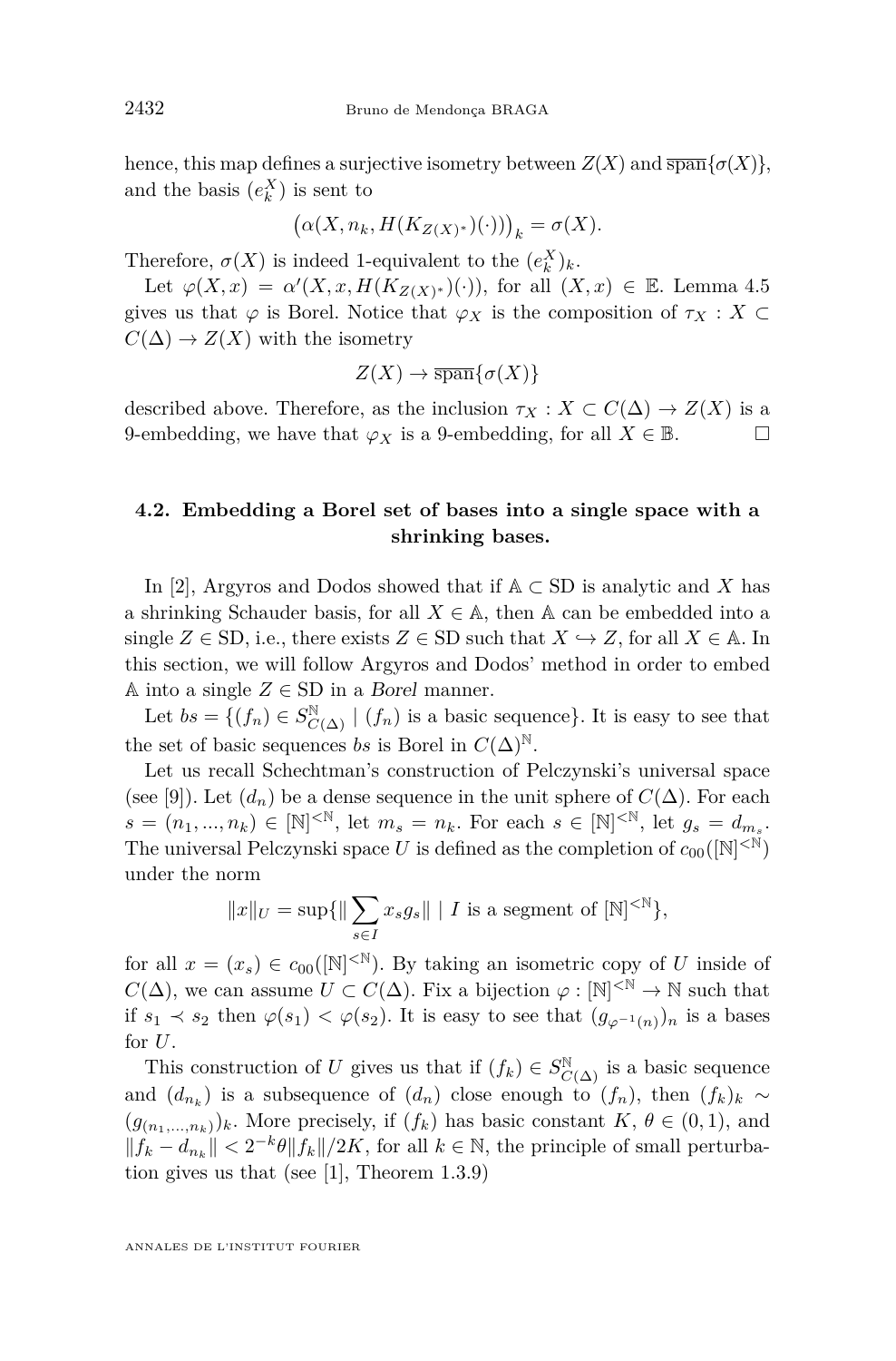- (i)  $(f_k)_k \sim (g_{(n_1,...,n_k)})_k$ , and
- (ii) the isomorphism between  $\overline{\text{span}}\{f_k\} \subset C(\Delta)$  and  $\overline{\text{span}}\{g_{(n_1,\ldots,n_k)}\}$ *U*, given by  $f_k \mapsto g_{(n_1,...,n_k)}$ , is an  $\frac{1+\theta}{1-\theta}$ -isomorphism.

Fix  $\theta > 0$ . Let us define a function  $b_{\theta} : b_s \to [\mathbb{N}]^{\mathbb{N}}$ . For this, given any basic sequence  $(f_n) \in S^{\mathbb{N}}_{C(\Delta)}$  with basic constant *K*, we produce a subsequence of  $(d_n)$  as follows. Say  $n_1 < \ldots < n_k$  had been chosen. Let  $n_{k+1}$  be the first natural number such that  $n_{k+1} > n_k$  and

$$
||f_{k+1} - d_{n_{k+1}}|| < \frac{2^{-(k+1)}}{2K} \theta ||f_{k+1}||.
$$

The map  $k : b \mapsto \mathbb{R}$  that assigns to each basic sequence its basic constant is Borel, indeed, given  $b \in \mathbb{R}$ ,

$$
(f_n) \in \{(g_n) \in bs \mid k((g_n)_n) < b\} \iff \exists r \in (-\infty, b) \cap \mathbb{Q} \; \forall a_1, \dots, a_m \in \mathbb{Q}
$$
\n
$$
\forall k \leq m \quad \|\sum_{i=1}^k a_i f_i\| \leq r \|\sum_{i=1}^m a_i f_i\|.
$$

Therefore, it should be clear that, for any fixed  $\theta > 0$ , the function  $b_{\theta}$ :  $bs \to [\mathbb{N}]^{\mathbb{N}}$  described in the previous paragraph is Borel. Also, we should keep in mind that, if  $b_{\theta}((f_k)_k) = (n_k)_k$ , the isomorphism between  $\overline{\text{span}}\{f_k\}$ and  $\overline{\text{span}}\{g_{(n_1,...,n_k)}\}\subset U$  is given by  $f_k\mapsto g_{(n_1,...,n_k)}$ .

Let  $\mathcal{S} \subset [\mathbb{N}]^{\mathbb{N}}$  be the standard coding for shrinking basic subsequences of the bases of  $U$ , i.e., we define  $S$  by

$$
\mathcal{S} = \{ (n_k)_k \in [\mathbb{N}]^{\mathbb{N}} \mid (g_{(n_1,\ldots,n_k)})_k \in U^{\mathbb{N}} \text{ is shrinking} \}.
$$

It is known that  $S$  is a coanalytic set (see for example [\[5\]](#page-23-0), Section 2.5*.*3).

We now follow Argyros and Dodos' approach. Fix  $\theta \in (0,1)$ . Let  $\mathbb{B} \subset$ SD be Borel, and  $\sigma$  be as in Theorem [4.6.](#page-19-0) Let  $\xi_{\theta} = b_{\theta} \circ \sigma : \mathbb{B} \to [\mathbb{N}]^{\mathbb{N}},$ so  $\xi_{\theta}(\mathbb{B}) \subset [\mathbb{N}]^{\mathbb{N}}$  is analytic, and  $\xi_{\theta}(\mathbb{B}) \subset \mathcal{S}$ . As  $\mathcal{S}$  is coanalytic, Lusin's separation theorem gives us a Borel set *A* such that  $\xi_{\theta}(\mathbb{B}) \subset A \subset S$  (see [\[8\]](#page-23-0), Theorem 14.7). Therefore, there exists a pruned tree  $T$  on  $N \times N$ , such that the projection  $p([T]) = \{\sigma \in [\mathbb{N}]^{\mathbb{N}} \mid \exists \tau \ (\sigma, \tau) \in [T] \}$  equals *A* (see [\[5\]](#page-23-0), Theorem 1.6). For each  $t = (s, v) = ((s_1, ..., s_k), (v_1, ..., v_k)) \in (\mathbb{N} \times \mathbb{N})^{\leq \mathbb{N}},$ let  $x_t = g_{(s_1,...,s_k)}$ .

Let  $U' = \overline{\text{span}}\{x_t | t \in T\}$ , and  $T' = T \setminus \{\emptyset\}$ . So  $(U', \mathbb{N} \times \mathbb{N}, T', (x_t)_{t \in T'})$  is a Schauder tree basis (see the last paragraphs of Section 2 for definitions).

Let *Z* be the  $\ell_2$ -Baire sum of the Schauder tree basis  $(U', \mathbb{N} \times \mathbb{N}, T',$  $(x_t)_{t \in T}$ . Then, by Theorem [2.1,](#page-7-0)  $(x_t)_{t \in T}$  is a shrinking bases for *Z*. In particular,  $Z \in SD$ .

We have the following trivial lemma.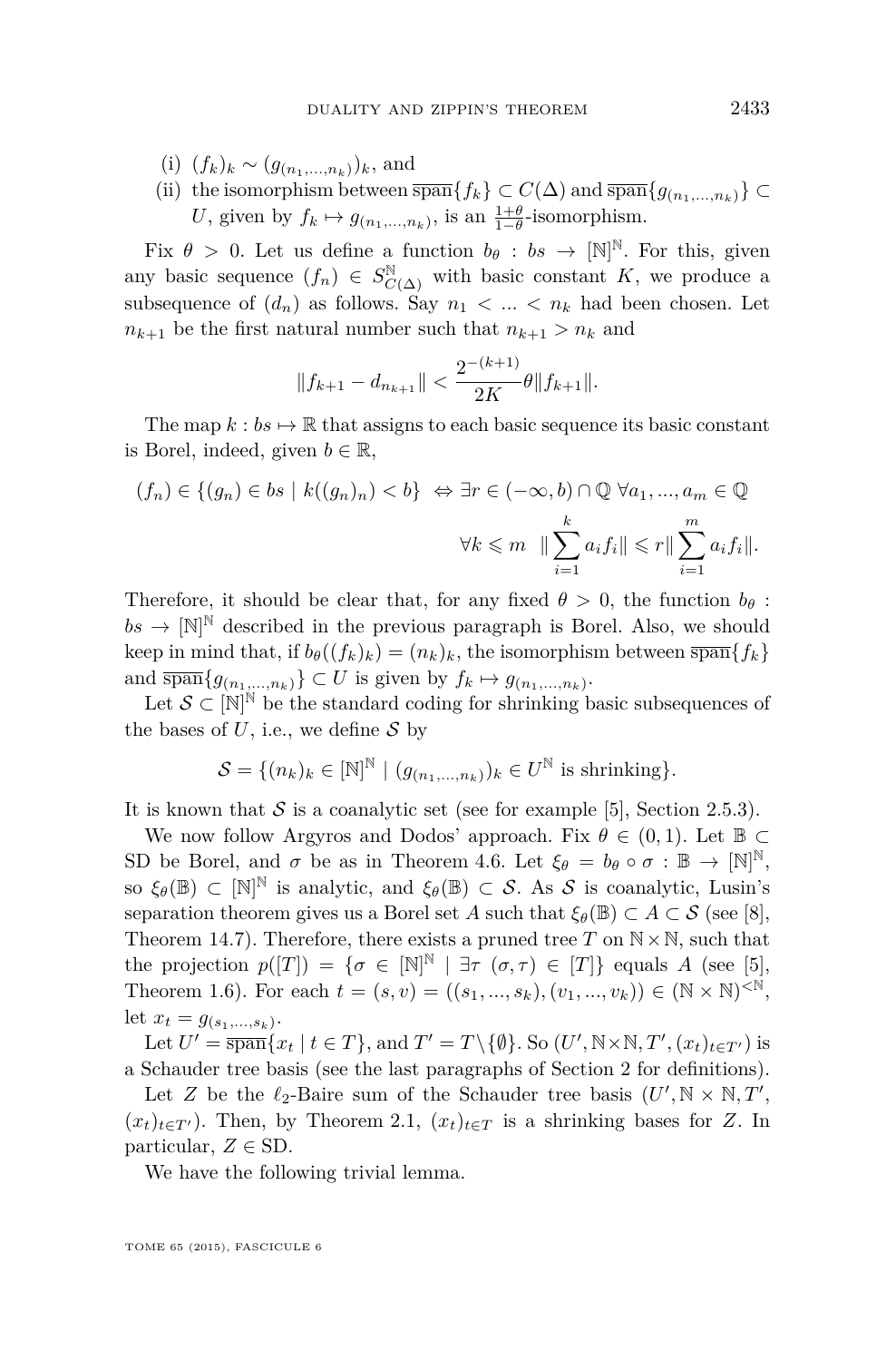LEMMA 4.7. — Let  $\gamma : \mathbb{N}^{\mathbb{N}} \to Z^{\mathbb{N}}$  be defined by  $\gamma((n_k)_k) = (g_{(n_1,...,n_k)})_k$ . Then  $\gamma$  is continuous, hence Borel.

Before proving Theorem [1.5](#page-4-0) let us prove one more lemma. For each  $X \in$ SB, we let  $bs(X) = \{(f_n) \in S_X^{\mathbb{N}} \mid (f_n) \text{ is basic}\}\.$  So  $bs(X)$  is Borel.

LEMMA 4.8. — Say  $Y, Z \in SB$ . Let

$$
\mathbb{A} = \{((f_n),(g_n),x) \in bs(Y) \times bs(Z) \times Y \mid (f_n) \sim (g_n)\}.
$$

For each basic sequences  $(f_n) \in bs(Y)$  and  $(g_n) \in bs(Z)$ , denote by  $I_{f,g}$  the linear map such that  $f_n \mapsto g_n$ . Then, A is Borel and the map

$$
((f_n),(g_n),x)\in \mathbb{A}\mapsto I_{f,g}(x)\in Z
$$

is Borel.

Proof. — Clearly, A is Borel. In order to see that this map is Borel, first notice that if  $C = \{((f_n), (g_n)) \in bs(Y) \times bs(Z) \mid (f_n) \sim (g_n)\}\$ then

$$
((f_n),(g_n))\in C\mapsto \|I_{f,g}\|\in\mathbb{R}
$$

is Borel. Indeed, say  $b \in \mathbb{R}$ , then

$$
((f_n),(g_n)) \in \{((f_n),(g_n))\in C \mid ||I_{f,g}|| < b\}
$$
  

$$
\Leftrightarrow \exists r \in (-\infty, b) \cap \mathbb{Q} \,\forall a_1, ..., a_m \in \mathbb{Q}
$$
  

$$
||\sum_{i=1}^m a_i f_i|| \leqslant r ||\sum_{i=1}^m a_i g_i||.
$$

Let  $U \subset C(\Delta)$  be an open ball open. Then

$$
I_{f,g}(x) \in U \neq \emptyset \Leftrightarrow \exists \delta \exists a_1, ..., a_n \ \|x - \sum a_i f_i\|_X < \frac{\delta}{\|I_{f,g}\|}
$$
\n
$$
\wedge \left(\forall m \|d_m(Z) - \sum a_i g_i\|_Z < \delta\right) \to d_m(Z) \in U,
$$
\nand we are done.

Proof of Theorem [1.5.](#page-4-0) — Let  $\mathbb{B} \subset$  SD be Borel. Fix  $\theta \in (0,1)$ . Let Z be the  $\ell_2$ -Baire sum described in the discussion preceeding Lemma 4.7. Let  $\sigma$ and  $\varphi$  be as in Theorem [4.6,](#page-19-0) and  $b_{\theta}$  and  $\gamma$  be as above. Let  $\chi_{\theta} = \gamma \circ b_{\theta} \circ \sigma$ , and define, for each  $(X, x) \in \mathbb{E}$ ,

$$
\psi(X, x) = I_{\sigma(X), \chi_{\theta}(X)}(\varphi(X, x)).
$$

Notice that, for all  $X \in \mathbb{B}$ , the sequence  $\sigma(X)$  is equivalent to  $\chi_{\theta}(X)$ , so  $I_{\sigma(X),\chi_{\theta}(X)}$  is well defined. By Lemma 4.8 and the fact that  $\sigma$ ,  $\varphi$  and  $\chi_{\theta}$  are Borel, we have that  $\psi$  is Borel. By Theorem [4.6,](#page-19-0) we have that  $\varphi_X$ :